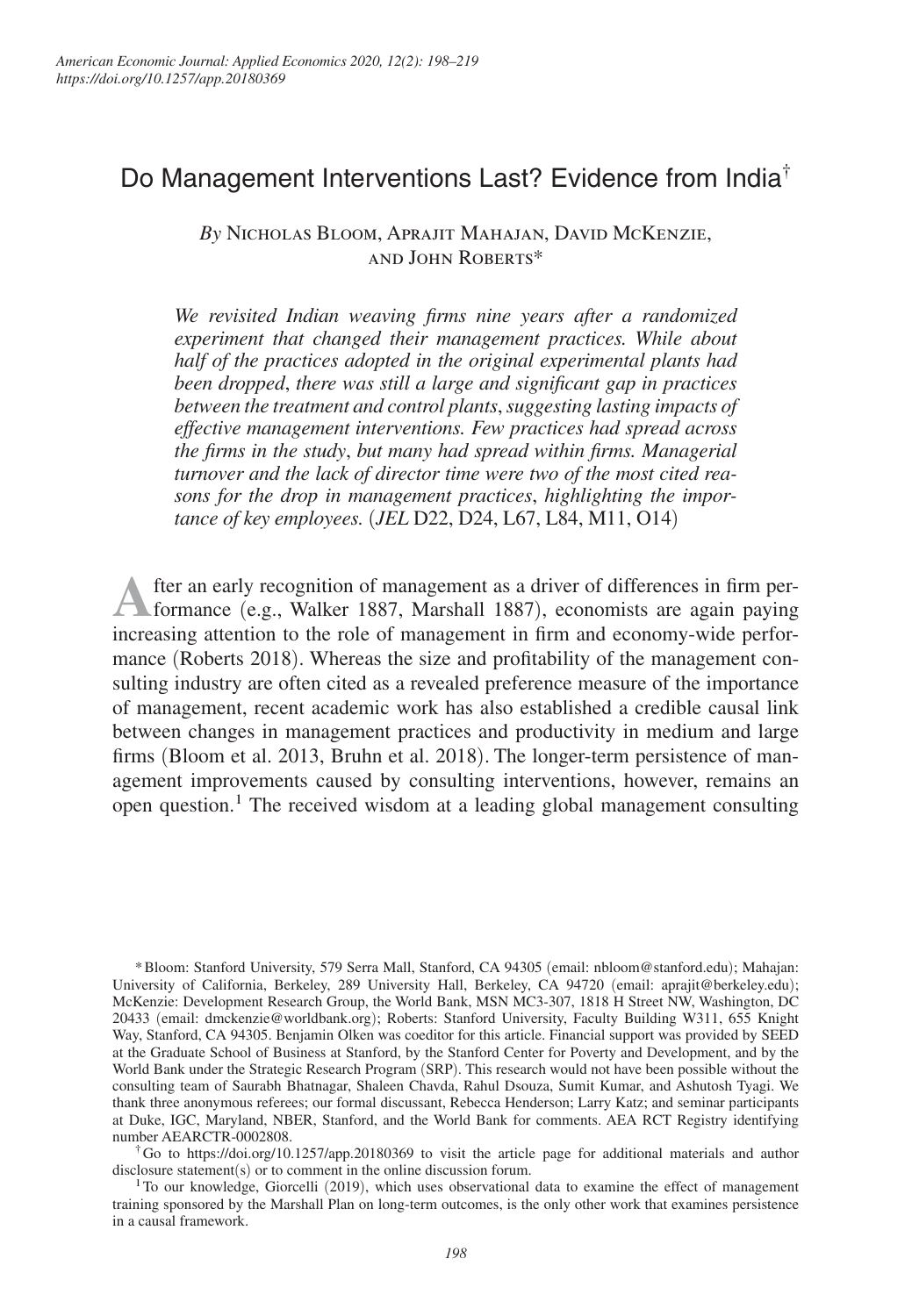firm when two of the authors were employed there was that such innovations lasted approximately three years.<sup>2</sup>

Competing views of management offer differing predictions about the persistence of consulting-induced improvements in management practices. One view, best exemplified by the "Toyota way" (Liker 2004), sees management improvements as launching a continuous cycle of improvement, as systems put in place for measuring, monitoring, and improving operations and quality enable constant improvement. A related idea is that management practices are complementary with one another, so that the costs of adding new practices fall as others are put in place. For example, in our context of cotton weaving, scientific management of inventory levels will be possible only once the firm has put in place systems to record all yarn transactions and to regularly monitor stock levels.

A countervailing view argues that maintaining good management is difficult, with many of the companies extolled in business books as paragons of good management subsequently failing (*Economist* 2009, Kiechel 2012). This may be even harder when changes are introduced externally, with the Boston Consulting Group (BCG) reporting that two-thirds of transformation initiatives ultimately fail (Sirkin et al. 2005). This finding presumably refers to high-level strategic and organizational change efforts in large firms that would use BCG. But both Karlan et al. (2015) and Higuchi et al. (2019) find that light consulting engagements in smaller firms than the ones we studied led to firms' gradually discarding practices over the subsequent three years. One reason may be that these practices were inappropriate and were abandoned as firms learned that they were not suitable in their setting.

This paper examines the persistence of management practices adopted after an extensive, consultant-supported intervention that we undertook in a set of multiplant Indian textile weaving firms from 2008 to 2010 (for a more detailed description, see Bloom et al. 2013). The intervention took the form of a randomized controlled trial. Firms were randomly allocated into treatment and control groups, and the intervention was done at the plant level within each firm. Both treatment and control plants, which were never in the same firm, were given recommendations for improving management practices in several areas, and the treatment plants received additional consulting help in implementing the recommendations. The intervention led to a substantial uptake of the recommended practices in the treatment plants and a modest one in the control plants, with corresponding improvements in various measures of performance.

We stopped observing the firms in 2011, but we wondered—as did many in our audiences—about whether these changes would last. As a result, we returned to the study firms in 2017 with the same consulting team and collected data on management practices and basic firm performance. We found that both treatment and control experimental plants had in fact dropped some practices, though fewer than we and the consultants had forecast. Since the control plants also dropped practices, the treatment effect on practices is constant over time, at 20 percentage points. Meanwhile, the *plants* in the treatment *firms* that had not been part of the experiment

 $2$ This is consistent with a case study described in McNair (n.d.), which recounts quality training for workers as having a half-life of two to three years.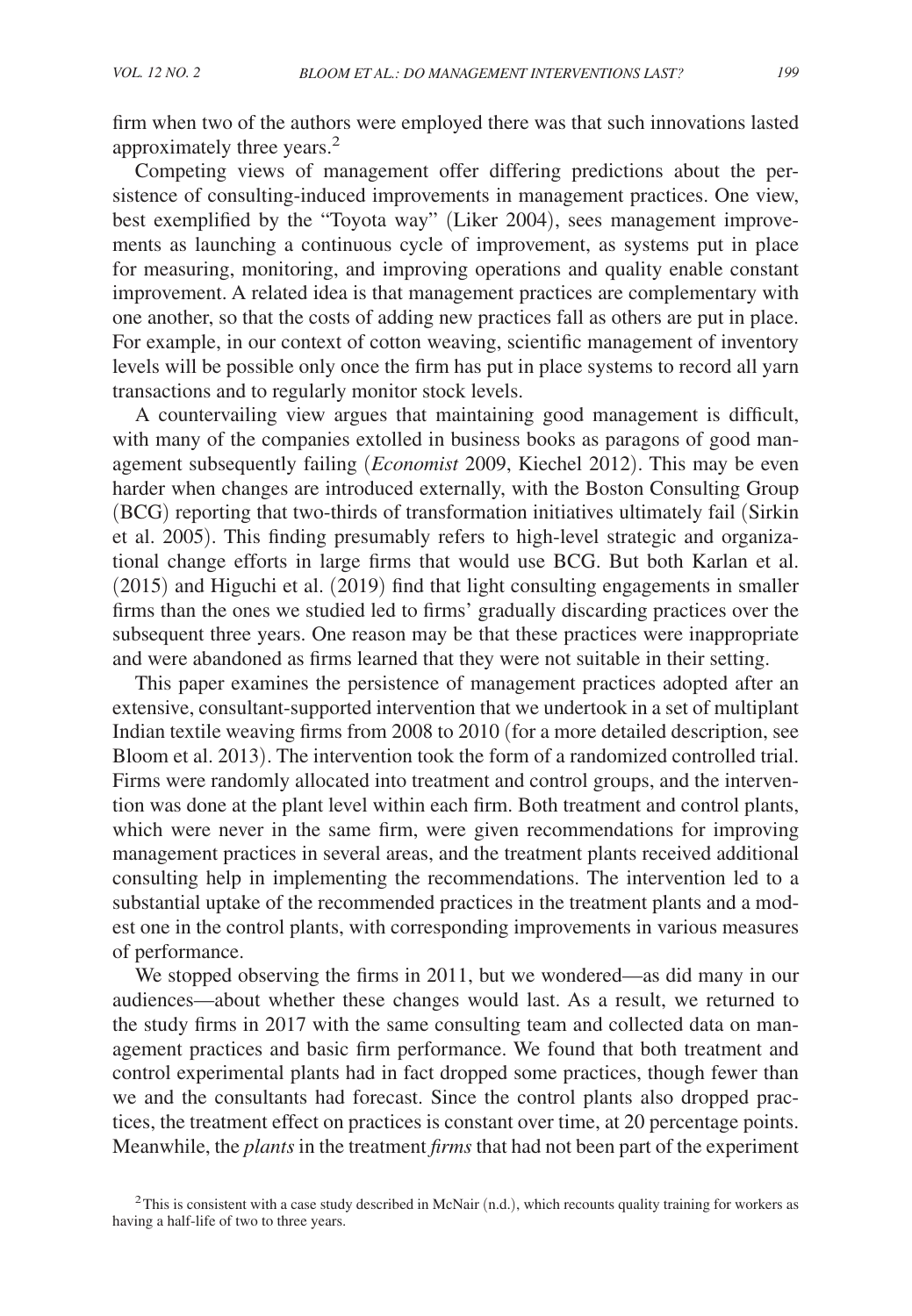(treatment firms typically had multiple plants) had adopted many of the recommendations, so their packages of current practices were very close to those of the treatment plants.

We were also able to collect information on the reasons for the dropping of management practices. We found that practices were more likely to be dropped when the plant manager changed, when the directors (the CEO and CFO) were busier, and when the practice was one that is not commonly used in many other firms. The first two reasons highlight the importance of key employees within the firm for driving management practices,<sup>3</sup> while the latter suggests it is easier to get more commonplace practices to stick.

Although budgetary constraints and the reluctance of firm owners to reveal financial details rendered us unable to measure long-term impacts on firm profits or overall productivity, we were able to track changes in looms per worker, a simple and commonly used proxy for labor productivity in the industry, and use this to impute worker productivity. Despite their dropping some practices, we found that treated firms show lasting improvements in worker productivity, which is 35 percent higher than in the control group after 8 years. We also found that treated firms are more likely to be exporting, have upgraded the quality of their looms, and are using more consulting services of their own accord, and that they have supplemented the operational management practices introduced by the consultants from our study with better marketing practices.

This paper is related to several literatures, including the literature on the drivers of firm and national productivity (see, e.g., Syverson 2011), the literature on management randomized control trials (see, e.g., Anderson et al. 2016, McKenzie and Woodruff 2014), and the large literature on the importance of management for firm performance (e.g., Osterman 1994, Huselid 1995, Ichniowski et al. 1997, Capelli and Neumark 2001, Braguinsky et al. 2015). Section I of the paper discusses the original consulting experiment, Section II describes the follow-up, and Section III offers concluding remarks.

#### **I. The 2008–2010 Consulting Experiment**

## A. *The Experimental Design*

Our original experiment measured the impact of improving management practices in a set of large textile firms near Mumbai in 2008. The experiment involved 28 plants across 17 firms in the woven cotton fabric industry. These firms had been in operation for 20 years on average and were family owned and managed. They produced fabric for the domestic market (although a few also exported). Table 1 reports summary statistics for the textile manufacturing parts of these firms (a few of the firms had other businesses in textile processing, retail, and real estate). On average, the study firms had about 270 employees, assets of \$8.5 million, and annual sales of \$7.5 million. Compared with US manufacturing firms, these firms would be in

<sup>&</sup>lt;sup>3</sup>This links to the literature on management and CEOs—for example, Bertrand and Schoar (2003), Bennesden et al. (2007), Lazear et al. (2016), and Bandiera et al. (2018).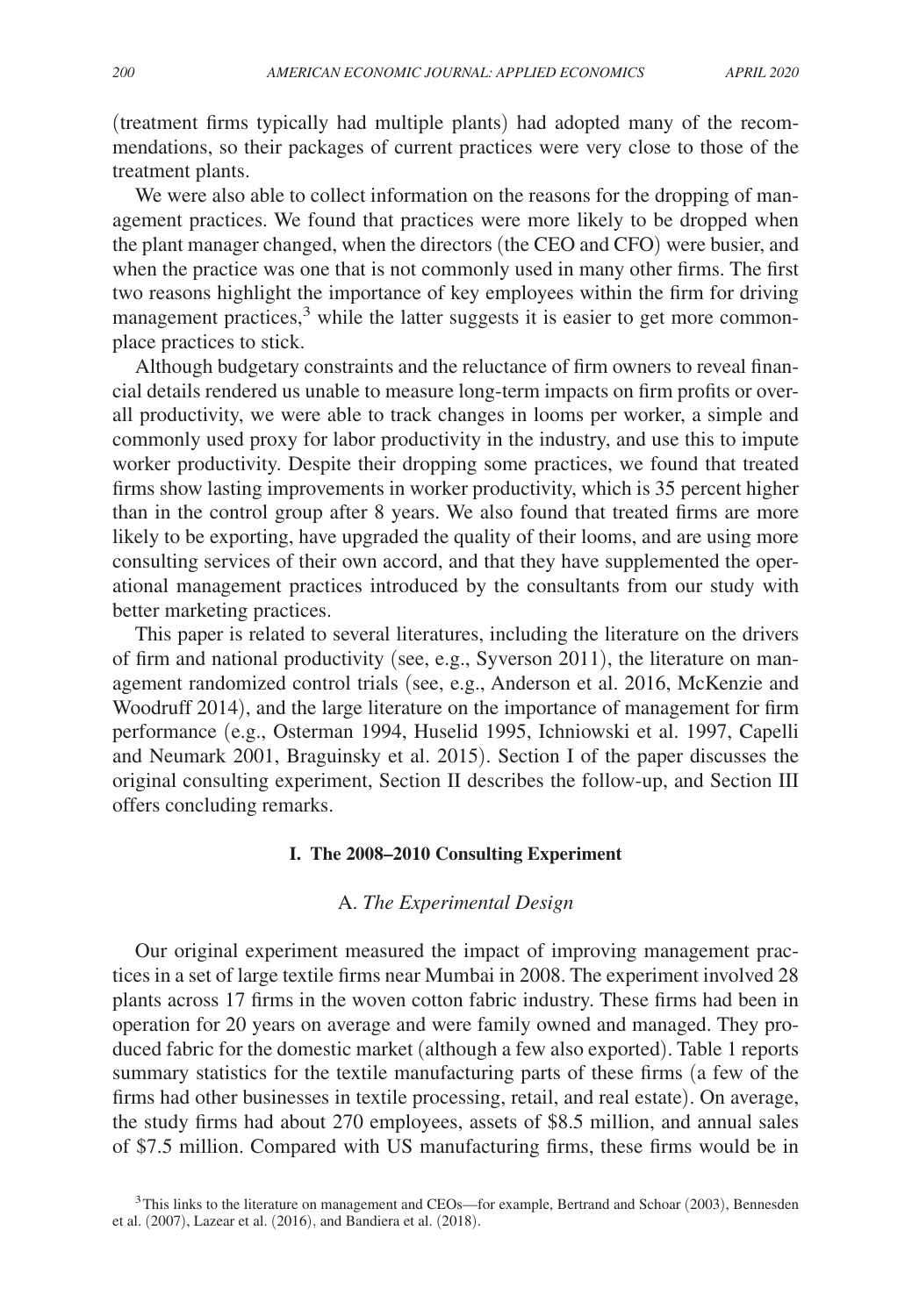|                                   | All   |                |       |                | Treatment | Control | Diff       |
|-----------------------------------|-------|----------------|-------|----------------|-----------|---------|------------|
|                                   | Mean  | Median         | Min   | Max            | Mean      | Mean    | $p$ -value |
| Sample sizes                      |       |                |       |                |           |         |            |
| Number of plants                  | 28    | NA.            | NA    | NA             | 19        | 9       | NA         |
| Number of experimental plants     | 20    | NA             | NA    | <b>NA</b>      | 14        | 6       | NA         |
| Number of firms                   | 17    | <b>NA</b>      | NA    | <b>NA</b>      | 11        | 6       | NA         |
| Plants per firm                   | 1.65  | $\overline{2}$ |       | $\overline{4}$ | 1.73      | 1.5     | 0.393      |
| Firm/plant sizes                  |       |                |       |                |           |         |            |
| Employees per firm                | 273   | 250            | 70    | 500            | 291       | 236     | 0.454      |
| Employees, experimental plants    | 134   | 132            | 60    | 250            | 144       | 114     | 0.161      |
| Hierarchical levels               | 4.4   | $\overline{4}$ | 3     | 7              | 4.4       | 4.4     | 0.935      |
| Annual sales $(SM)$ per firm      | 7.45  | 6              | 1.4   | 15.6           | 7.06      | 8.37    | 0.598      |
| Current assets (\$M) per firm     | 8.50  | 5.21           | 1.89  | 29.33          | 8.83      | 7.96    | 0.837      |
| Daily meters, experimental plants | 5,560 | 5.130          | 2,260 | 13,000         | 5,757     | 5,091   | 0.602      |
| Management and plant ages         |       |                |       |                |           |         |            |
| BVR management score              | 2.60  | 2.61           | 1.89  | 3.28           | 2.50      | 2.75    | 0.203      |
| Management adoption rates         | 0.262 | 0.257          | 0.079 | 0.553          | 0.255     | 0.288   | 0.575      |
| Age, experimental plant (years)   | 19.4  | 16.5           | 2     | 46             | 20.5      | 16.8    | 0.662      |

Table 1—The Field Experiment Sample Preintervention (2008)

*Notes:* Data are provided at the plant and/or firm level depending on availability. Number of plants is the total number of textile plants per firm including the nonexperimental plants. Number of experimental plants is the total number of treatment and control plants. Number of firms is the number of treatment and control firms. Plants per firm reports the total number of other textile plants per firm. Several of these firms have other businesses—for example, retail units and real estate arms—that are not included in any of the figures here. Employees per firm reports the number of employees across all the textile production plants, the corporate headquarters, and the sales office. Employees, experimental plants, reports the number of employees in the experimental plants. Hierarchical levels displays the number of reporting levels in the experimental plants—for example, a firm with workers reporting to foreman, foreman to operations manager, operations manager to general manager, and general manager to managing director would have 4 hierarchical levels. Annual sales (\$M) and current assets (\$M) are both in millions of 2009 US dollar values, exchanged at 50 rupees = 1 US dollar. Daily meters, experimental plants, reports the daily meters of fabric woven in the experiment plants. Note that about 3.5 meters is required for a full suit with jacket and trousers, so the mean plant produces enough for about 1,600 suits daily. BVR management score is the Bloom and Van Reenen (2007) management score for the experimental plants. Management adoption rates are the adoption rates of the management practices listed in online Appendix Table A1 in the experimental plants. Age, experimental plant (years), reports the age of the plant for the experimental plants. NA is not applicable.

the top 1 percent by employment and the top 4 percent by sales, and compared with Indian manufacturing firms, they are in the top 1 percent by both measures (Hsieh and Klenow 2010). Hence, these are large manufacturing firms.<sup>4</sup>

These firms are complex organizations, with a median of two plants per firm (in addition to a head office in Mumbai) and four reporting levels from the shop floor to the managing director. The managing director was the largest shareholder in each firm, and all directors were his close relatives. Two firms were publicly listed on the Mumbai Stock Exchange, although more than 50 percent of the equity in each of these was held by the managing family.

The field experiment aimed at improving management practices in the treatment plants, and we measured the impact of doing so on firm performance. We contracted with a leading international management consultancy firm to work with the plants as the easiest way to change plant-level management practices rapidly. The full-time team of (up to) six consultants had been educated at leading Indian business and

<sup>&</sup>lt;sup>4</sup> Note that most international agencies define large firms as those with more than 250 employees.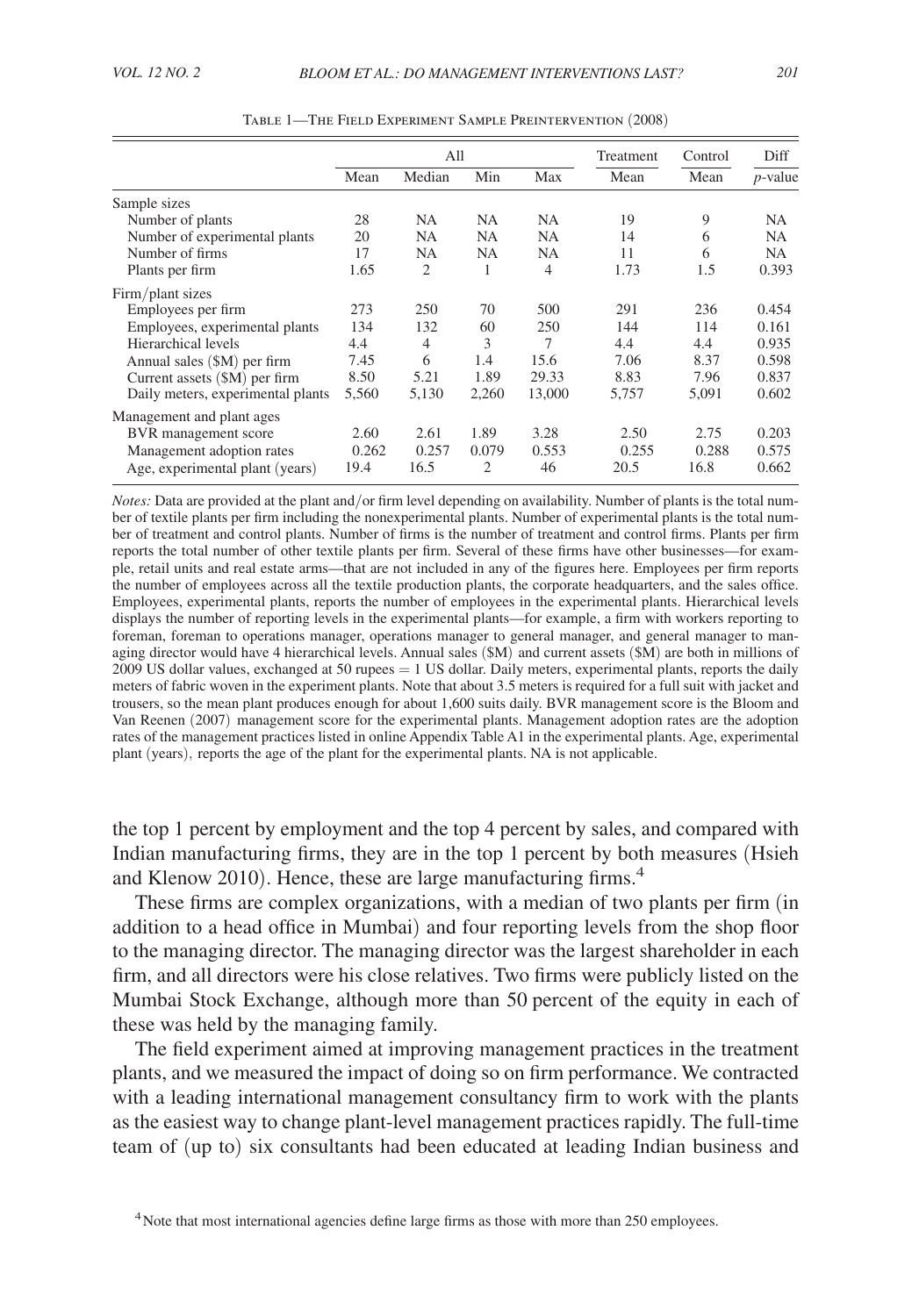engineering schools, and most of them had prior experience working with US and European multinationals.

The intervention ran from August 2008 until August 2010, with data collection continuing until November 2011. The intervention focused on a set of 38 management practices that are standard in American, European, and Japanese manufacturing firms and that can be grouped into five broad areas: factory operations, quality control, inventory control, human resources management, and sales and orders management (for details, see online Appendix Table A1). Each practice was measured as a binary indicator of the adoption (1) or nonadoption (0) of the practice. A general pattern at baseline was that plants recorded a variety of information (often on paper sheets) but had no systems in place to monitor these records or use them in decisions. For example, 93 percent of the treatment plants recorded quality defects before the intervention, but only 29 percent monitored them daily or by the particular sort of defect, and none of them had any standardized system to analyze and act upon these data.

The consulting intervention had three phases. The first phase, called the *diagnostic* phase, took one month and was given to all treatment and control experimental plants. It involved evaluating the current management practices of each plant and constructing a performance database. At the end of the diagnostic phase the consulting firm provided each plant with a detailed analysis of its current management practices and performance and, crucially, recommendations for change.

The second phase was a four-month *implementation* phase given only to the treatment experimental plants. In this phase, the consulting firm followed up on the diagnostic report to help introduce as many of the 38 management practices as the plants could be persuaded to adopt. The consultant assigned to each plant worked with the plant management to put the procedures into place, fine-tune them, and stabilize them so that employees could readily carry them out. It is on this dimension that treatment and control plants differed.

The third phase was a *measurement* phase, which lasted until November 2011. This involved collection of performance and management data from all treatment and control plants. In return for this continuing data, the consultants provided light consulting advice to the treatment and control plants (primarily to keep them involved).

## B. *The Initial Experimental Results—Management Practices*

The intervention led to increases in the adoption of the 38 management practices in the treatment plants by an average of 37.8 percentage points by August 2010 (approximately one year after the start of the intervention). This adoption rate dropped by only 3 percentage points in the subsequent year, showing considerable persistence in practices after the consultants had exited the firms. Not all practices were adopted equally, with firms (unsurprisingly) adopting the practices that were the easiest to implement and/or had the largest perceived short-run payoffs, e.g., the daily quality, inventory, and efficiency review meetings. This adoption also occurred gradually, in large part reflecting the time taken for the consulting firm to gain the confidence of the firms' directors. Initially many directors were skeptical about the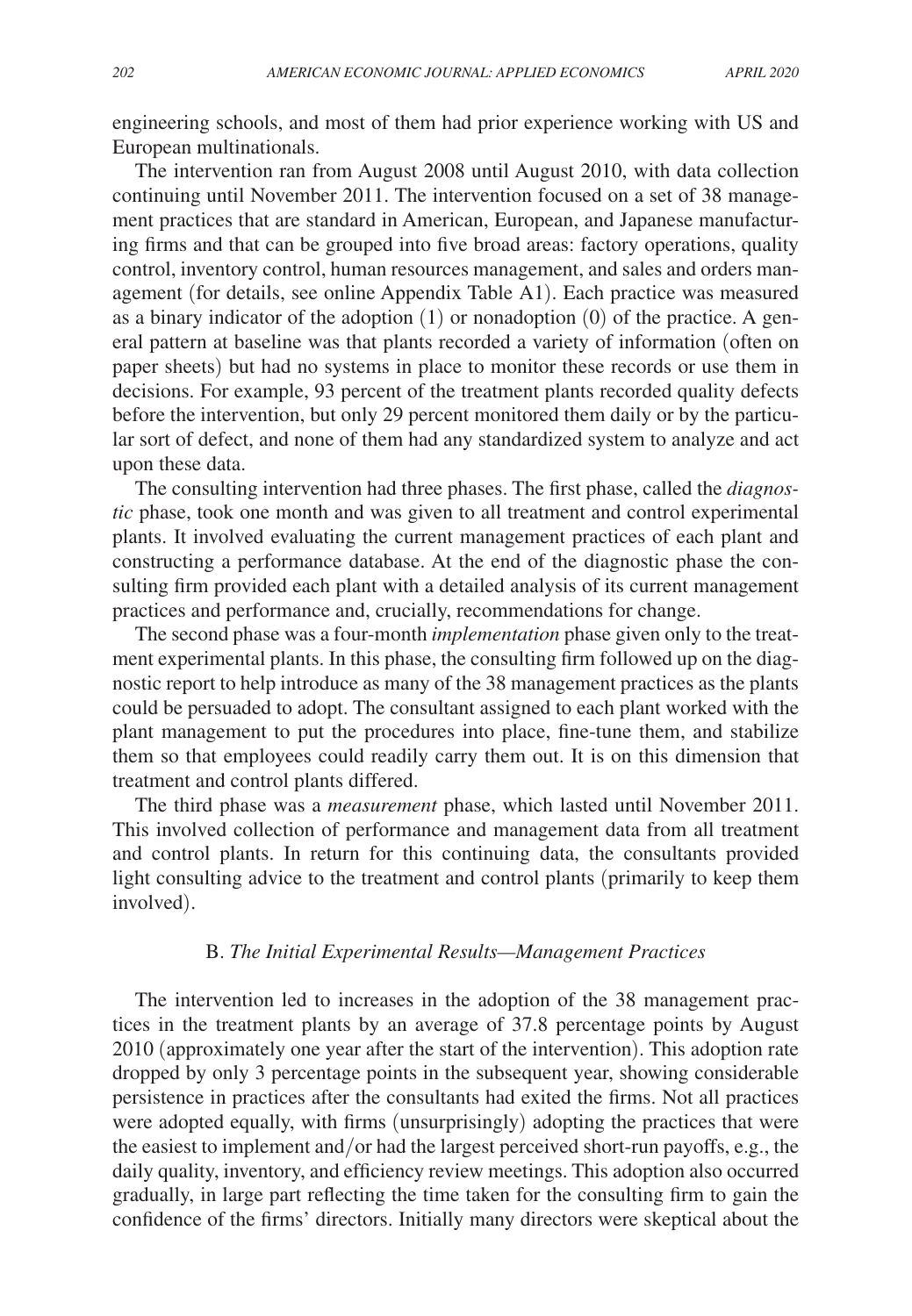suggested management changes, and the intervention often started by piloting the easiest changes around quality and inventory in one part of the factory. Once these started to generate improvements, these changes were rolled out, and the firms then began introducing the more complex improvements around operations and human resources.

In contrast, the control plants, which were given only the one-month diagnostic and corresponding recommendations, increased their adoption of the management practices, but by only 12 percentage points on average. This is substantially less than the increase in adoption among the treated plants, indicating that the four months of the implementation phase were important in changing management practices. Table 2, column 2, reflects this and shows a statistically significant 25 percentage point treatment effect on management practices in 2011. We note that the change for the control firms is still an increase relative to the rest of the industry cluster around Mumbai (which had more than 100 nonproject plants), which did not change their management practices on average between 2008 and 2011.

Finally, since these are multiplant firms and the consulting firm worked at the plant level, the treatment and control firms also had plants that were not part of the intervention, which we label "nonexperimental plants." For example, if a treatment firm has plants A, B, and C and the diagnostic and implementation intervention was performed on plant A, this would be a "treatment experimental plant," while plants B and C would be "treatment nonexperimental plants." Likewise, if a control firm had plants D, E, and F and the diagnostic intervention was performed only on plant D, then D would be a "control experimental plant," while E and F would be "control nonexperimental plants." Online Appendix Table A2 reports the breakdown of the plant count into these four groups.

Although the consulting firm did not provide consulting services to the nonexperimental plants, it was still able to collect bimonthly management data and some basic data for these plants. The nonexperimental plants in the treatment firms saw a substantial increase in the adoption of management practices. In these five plants the adoption rates increased by 17.5 percentage points by August 2010, without any drop in the second year. This increase occurred because the executives of the treatment firms copied the new practices from their experimental plants over to their other ( nonexperimental) plants. Interestingly, this increase in adoption rates is similar to the experimental control firms' 12 percentage point increase, suggesting that the copying of new practices across plants within firms can be as least as effective at improving management practices as short ( one-month) bursts of external consulting advice without implementation support.

# C. *The Initial Experimental Results—Firm Performance*

Experimental treatment plants experienced a significant increase in output of 9.4 percent relative to the experimental control plants, which came about both by decreasing quality defects (so that less output was scrapped) and by undertaking routine maintenance of the looms, collecting and monitoring breakdown data, and keeping the factory clean, which reduced machine downtime. Total factor productivity (TFP) increased by 16.6 percent as a result of both the increase in output and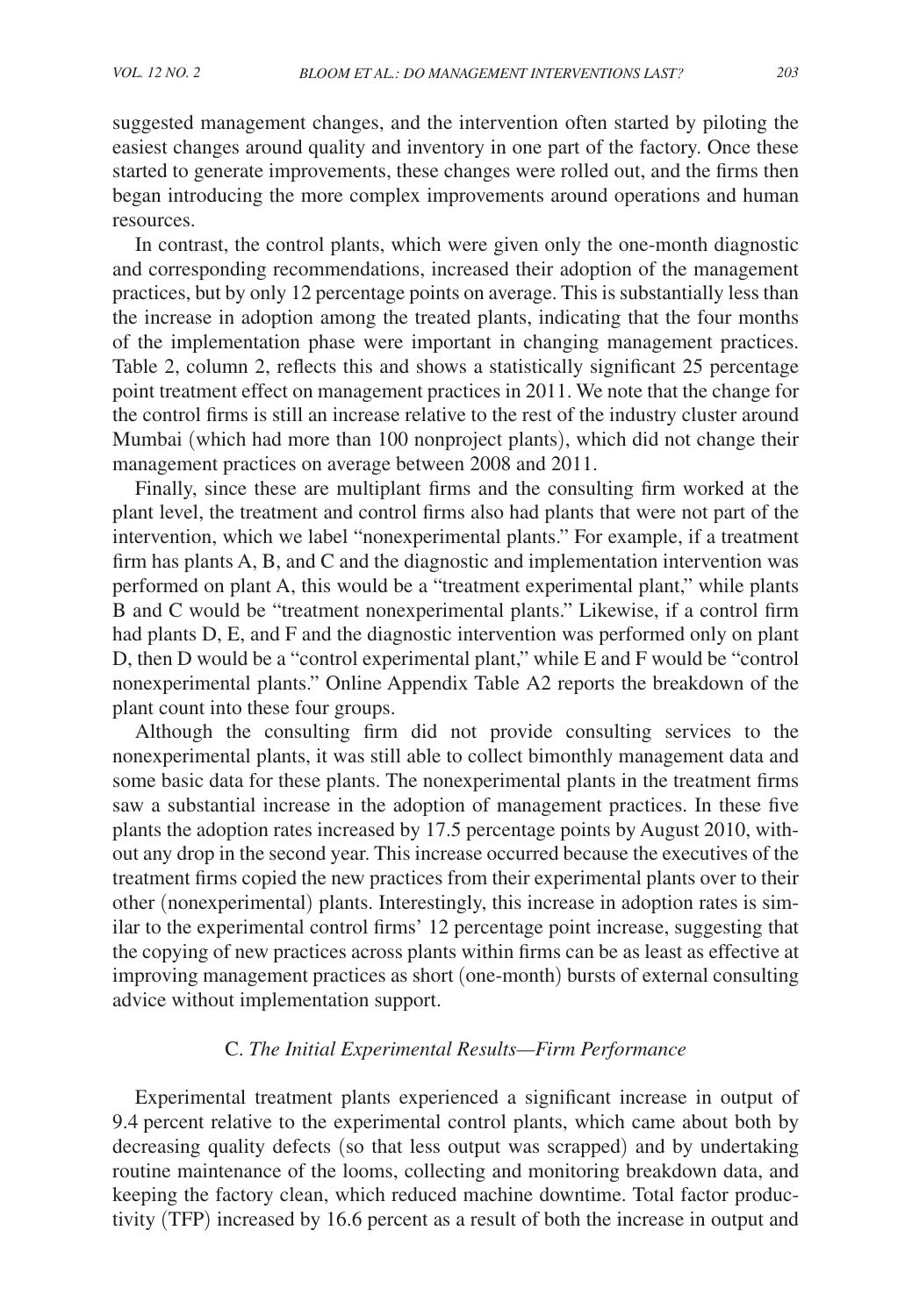| Dependent variable: proportion of management practices implemented          | (1)                            | $\left( 2\right)$              |
|-----------------------------------------------------------------------------|--------------------------------|--------------------------------|
| Treatment $\times$ year = 2011                                              | 0.206<br>(0.042)<br>[0.003]    | 0.249<br>(0.038)<br>[0.001]    |
| Treatment $\times$ year = 2017                                              | 0.197<br>(0.062)<br>[0.007]    | 0.218<br>(0.057)<br>[0.004]    |
| Year $= 2017$                                                               | $-0.122$<br>(0.016)<br>[0.732] | $-0.122$<br>(0.016)<br>[0.694] |
| Baseline 2008 management score                                              | 0.668<br>(0.219)<br>[0.022]    | 0.878<br>(0.176)<br>[0.006]    |
| $p$ -value of test of equality of treatment in 2011 and 2017<br>Sample size | 0.802<br>37                    | 0.457<br>34                    |

Table 2—Short- and Long-Run Impact on Management Practices

*Notes:* Robust standard errors are in parentheses, and permutation test *p*-values are in brackets. Both are clustered at the firm level. Permutation tests report the *p*-value for testing the null hypothesis that the treatment had no effect by constructing the permutation distribution of the estimator using 4,000 possible permutations of firm-level random assignment. The second column limits the sample from column 1 to plants that were present in both years with no missing management scores.

a reduction in inputs due to reduced inventory and reduced labor inputs for mending defective fabric. These improvements were estimated to have increased profits per plant by about \$325,000 per year. We estimate that this represented, on average, a 130 percent one-year return on the market cost of the consulting services.

## **II. The 2017 Follow-up**

# A. *The Follow-up Process*

In January 2017, working with the same consulting firm, we recontacted the 17 textile firms from the original study. Fortunately, all 17 firms agreed to work with the research team again on a follow-up study. This 100 percent uptake was aided by a combination of three factors: (i) the positive impact of the intervention in the first wave on the firms' management and performance; (ii) the stability of the firms, which had maintained the same address and contact details; and (iii) the engagement of the same three consulting company partners and project manager as in the 2008–2011 intervention.<sup>5</sup> One complication is that one single-plant treatment firm was in the midst of closing down after the owner's death. Without any close male relatives to continue the business, the owner's widow had decided to sell the business, which, given its location, meant the firm would go out of business and the site would be converted into residential housing.<sup>6</sup>

<sup>5</sup>These personal contacts are very important in our context. In fact, we delayed the start of this project to ensure we could staff the project with the same senior consulting team as in the 2008–2011 wave.

<sup>&</sup>lt;sup>6</sup>The firm was over 30 years old, and due to the expansion of Mumbai, it was now located in a residential area, so the land was more valuable as housing than for production.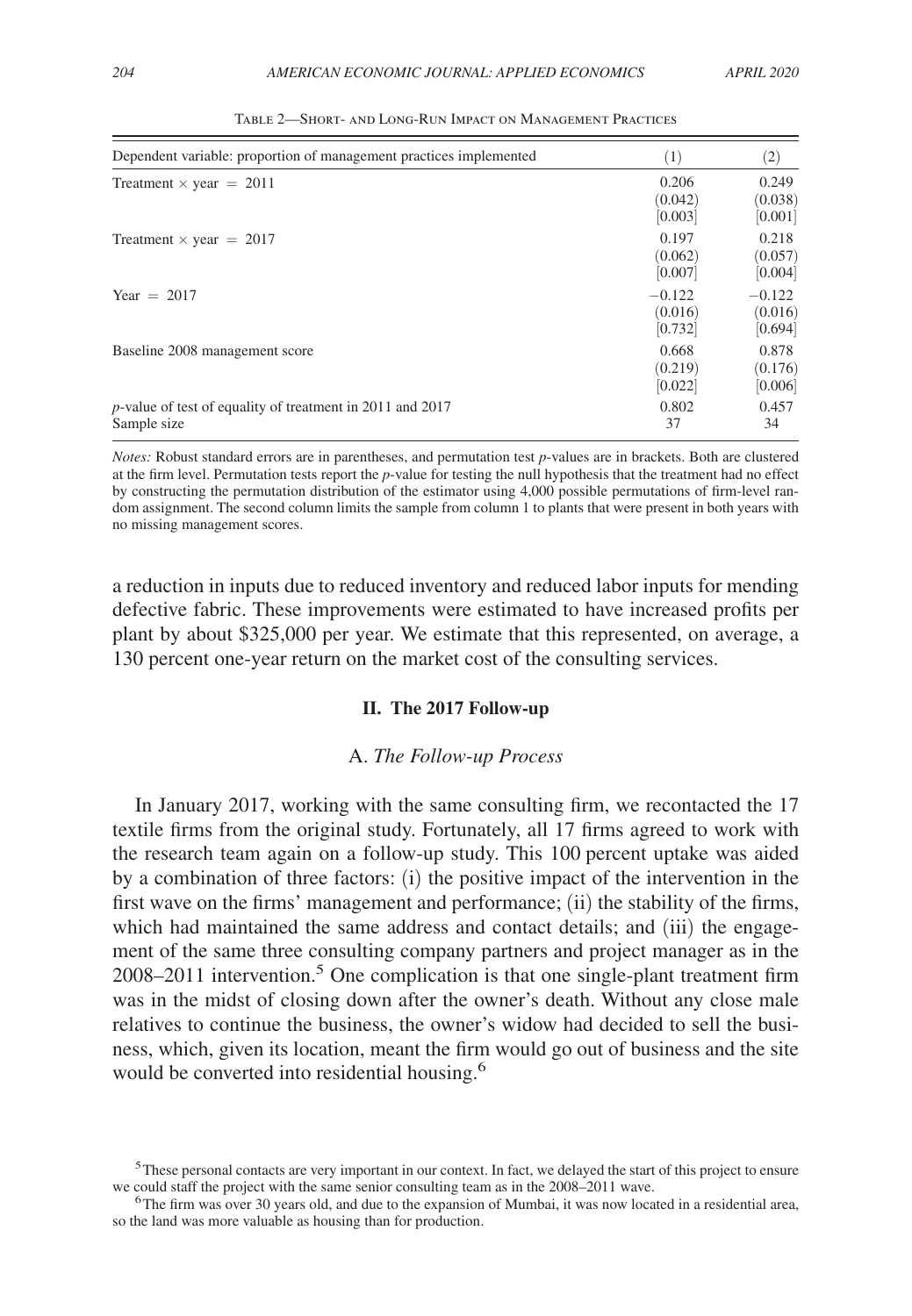One weakness of this follow-up wave is that our budget allowed us only two months of the consultants' time, which was sufficient to collect management data for all production sites and a basic set of firm performance indicators (e.g., on employment and looms) but not to collect detailed weekly output data that would allow TFP estimation because that would have required extracting data on a firm-by-firm basis from log books and accounting software.<sup>7</sup> Firms were also more reluctant to share financial and performance data when sharing was not going to be directly accompanied by intensive consulting help. Consequently, our analysis is confined to management practices and basic performance indicators like employment or looms per employee, along with an imputed measure of labor productivity.

This follow-up data collection corresponds to an average period of nine years since the implementation phase of the consulting intervention started and seven years since it ended. It therefore enables us to examine the long-term persistence of these large changes in management practices.

# B. *Results on Management Practices*

In Figure 1 we plot the management scores over time after revisiting the plants in January 2017, evaluated on the same 38-management-practice scoring grid as in the prior experiment. We find substantial persistence of the management intervention, which we summarize below with four main results.

*Treatment Experimental Plants*.—First, the management scores in the treatment experimental plants fell from 0.60 at the end of the last wave to 0.46 eight years later. This drop of 0.14 points in the management score reverses 40 percent of the original 0.35 increase (noting these firms started pretreatment with an average management score of 0.25) over an eight-year period. This fall in the management practice score is equivalent to about an annual depreciation rate of 6 percent in the original increase in management practices.

*Control Experimental Plants*.—Second, these control plants also saw a drop in their management scores, falling by 0.08 points from 0.40 at the end of the last wave to 0.32. This is smaller in absolute terms compared with the fall in scores in the treatment plants, but the increase in management practices in the control plants was only 0.12 points (from an original score of 0.28), so that the drop in practice scores is 66 percent of the intervention gain, implying about a 13 percent depreciation rate of the original management increase.

 $7$ Consultants typically spent an entire day at the plant. They began with a set of structured discussions with one of the owners (typically the one in charge of plant operations). Subsequent discussions involved one to two managers and one to two supervisors per plant as well. Following the discussions, the consultants collected data from the plant manager (with the help of various supervisors). This process required the production of registers and worksheets to record and verify the numbers provided. The consultants also "shadowed" plant managers through the day, complementing written records with shop-floor inspections to double-check claims.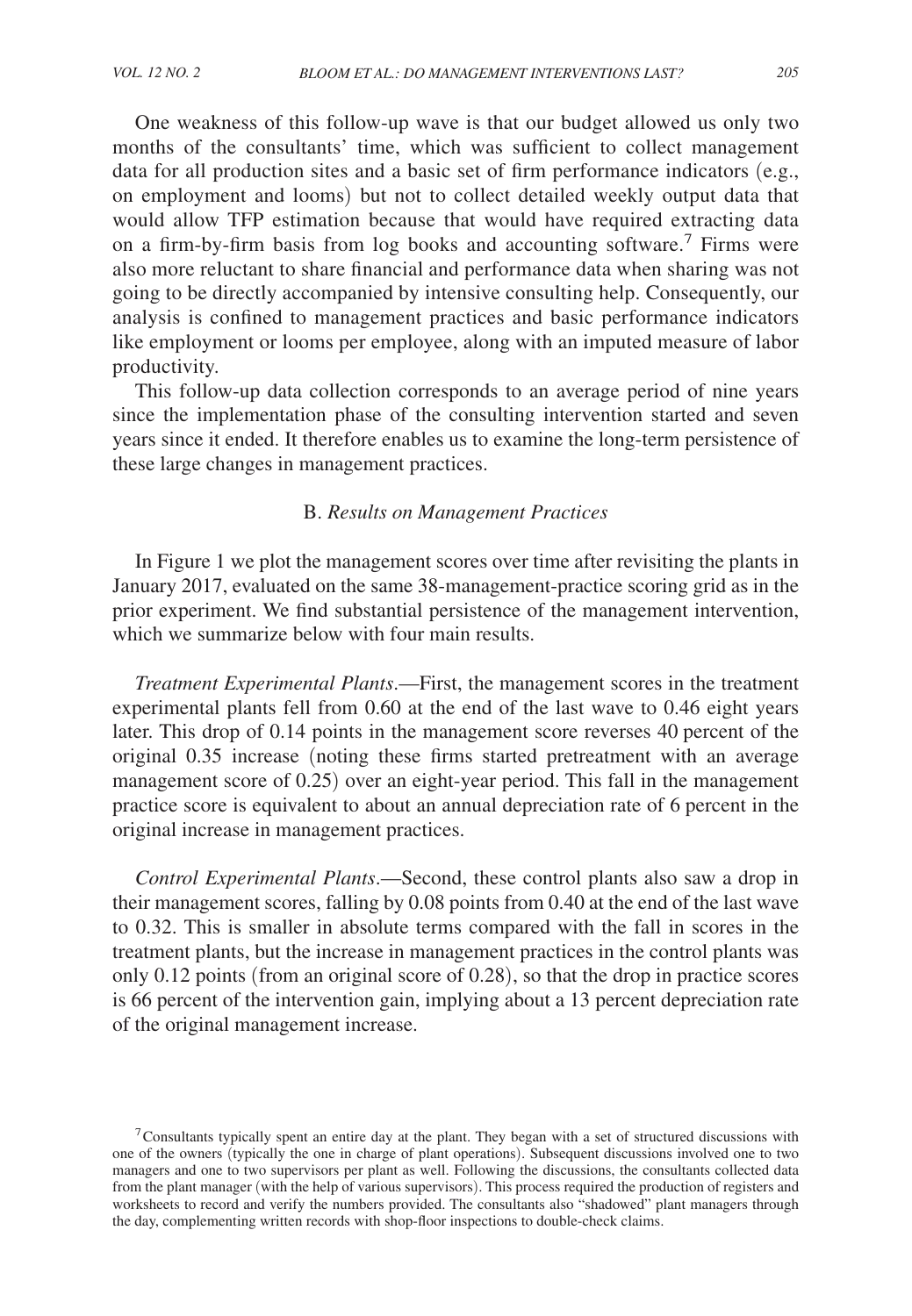

Figure 1. Management Practices by Plant Group

*Notes:* Sample composed of the balanced panel of plants from 2008 to 2017 (11 treatment experimental, 6 treatment nonexperimental, 6 control experimental, and 2 control nonexperimental). The letters on the right are the average predicted values that the three-person Accenture team and four coauthors made before recontacting the firms for treatment experimental (TE), at 0.4; treatment nonexperimental (TN), at 0.36; control experimental (CE), at 0.29; and control nonexperimental (CN), at 0.29.

Together this indicates that, even eight years after the initial intervention, the treatment firms still had higher management practices. Table 2 reports the results from running the analysis of covariance specification for plants (*i*) at time (*t*):

(1) *Management*<sub>*i,t*</sub> = 
$$
a + b_1 \times Treat_i \times (Year = 2011)
$$

$$
+ b_2 \times Treat_i \times (Year = 2017) + c \times Management_{i,2008} + e_{i,t}.
$$

Indeed, we see that the long-run treatment effect in 2017 of 19.7 percentage points is similar in magnitude to the short-run effect in 2011 (20.6 percentage points), and we cannot reject equality of these treatment effects over time  $(p = 0.802)$ . These effects are individually statistically significant using both conventional ( large-sample normality-based) inference and permutation procedures with exact finite sample size (the corresponding *p*-values are also reported in Table 2). Thus, the intervention generated persistent impacts on the treatment plants. Moreover, the greater percentage depreciation of the improvements in the control plants (66 percent) versus the treatment plants (40 percent) suggests that small improvements in management may be less stable than large improvements. One possible reason, which we discuss further below, is that bundles of management practices are complementary, so that adopting only parts of them may be less stable than adopting all of them. Of course, given the small sample sizes in this experiment, this could also reflect sampling noise—something that should be remembered when evaluating all our results from this experiment.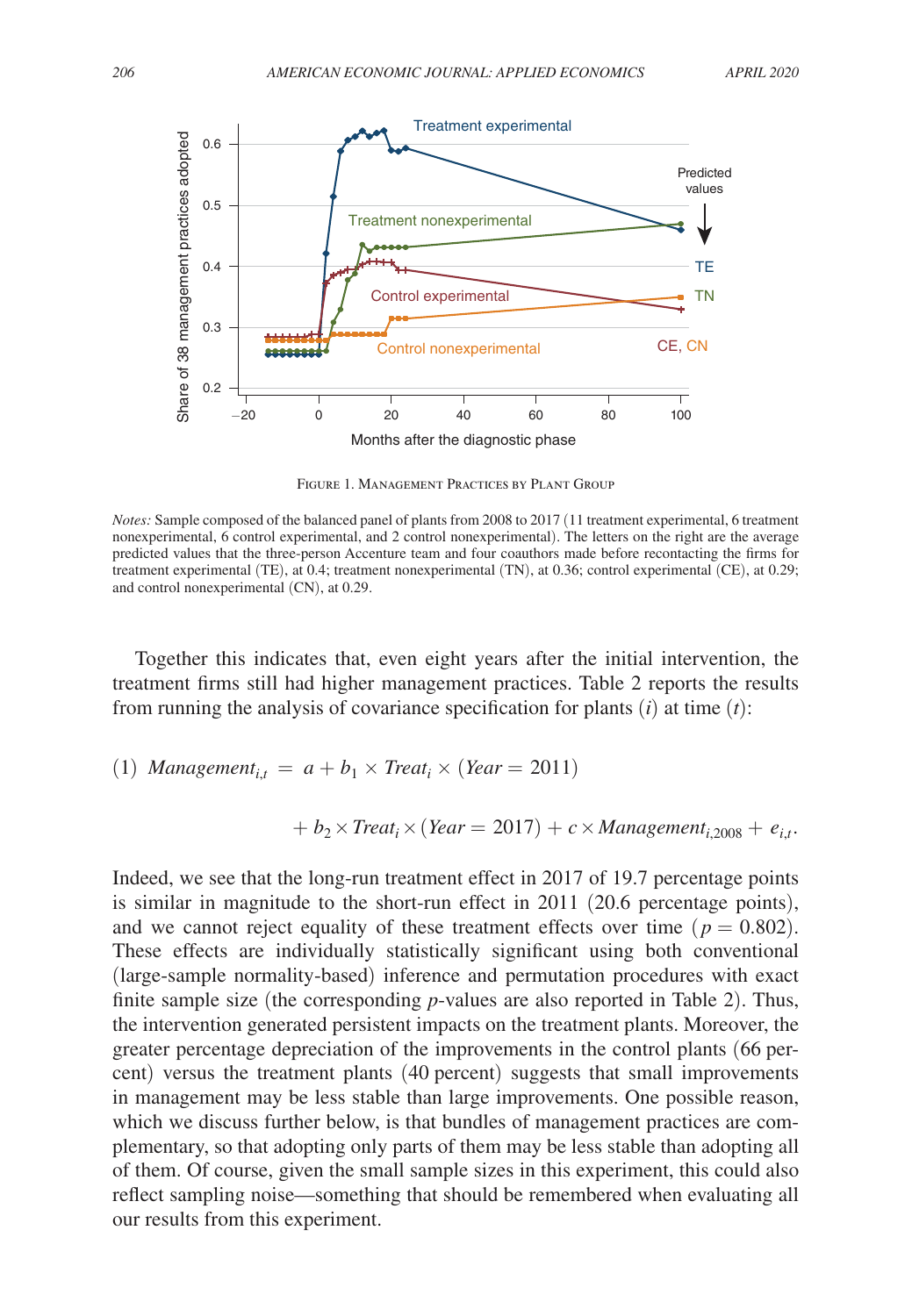*Nonexperimental Plants*.—Third, the nonexperimental plants in the treatment firms experienced a slight improvement in their management practice adoption rates, from 0.43 in 2011 to 0.47 in 2017. Indeed, by 2017 their management scores were very similar overall to the treatment experimental plants (in fact slightly higher, although not significantly so). Similarly, in the control firms, the nonexperimental plants also converged with the experimental plants (again slightly but not significantly higher). This suggests (as we discuss further below) that the practice improvements in the experimental plants spilled over to the nonexperimental plants during the seven years after the intervention.

*Expectations on Durability of the Intervention*.—Finally, before we recontacted the firms in December 2016, each member of the consulting team from the original intervention and the academic team provided predictions for the management scores we expected to find on revisiting the firms in 2017.<sup>8</sup>

These expectations were informed by the contrasting views of management improvements noted in the introduction: under the "Toyota way" of continuous improvement, we would expect the management practices not only to persist but to continue to spread in treatment plants so that the gap with the control plants would widen, whereas under the "inappropriate technology" view, we would expect many practices to be dropped and the treatment group to converge back to the control group. The average values of the estimates of the seven team members are shown for the treatment experimental, treatment nonexperimental, control experimental, and control nonexperimental plants with the symbols TE, TN, CE, and CN, respectively, on the graph. $9$  These predicted values are all below the actual outcomes, indicating that the project team expected steeper declines in management practices relative to what actually occurred, particularly for the nonexperimental plants. While some of the practices were dropped, the majority of the interventions remained in place eight years later, and the gap with the control group remained steady. The results therefore lie between these two extreme views of constant improvement and no long-run impact.

To delve further into the management changes, we also analyzed the 38 individual practices as highlighted in Figure 2, which plots the average score for the experimental plants in the treatment firms on each practice on the x-axis against the average scores for the nonexperimental plants (in the same firms) on the y-axis, for the years 2008 ( preintervention), 2011 ( postintervention), and 2017 ( long-run follow-up). We observe that initially the experimental and nonexperimental plants in the treatment firms had similar practice scores, with a correlation of 0.91. After the intervention, the scores for the experimental plants increased considerably, leading to an eastward shift in the points and a drop in the correlation to 0.81 ( panel B). Finally, in panel C, we see the experimental plants and nonexperimental plants again

<sup>8</sup>Other examples of getting experts to provide ex ante predictions of the results of an experiment can be found in Hirschleifer et al. (2016), Groh et al*.* (2016), and DellaVigna and Pope (2018).

<sup>9</sup>The predictions of the individual consultant and academic team members were made independently—Bloom estimated first, and then the other team members individually emailed him their predicted scores. The average predicted scores were not particularly different across the two groups (hence, we present them averaged together).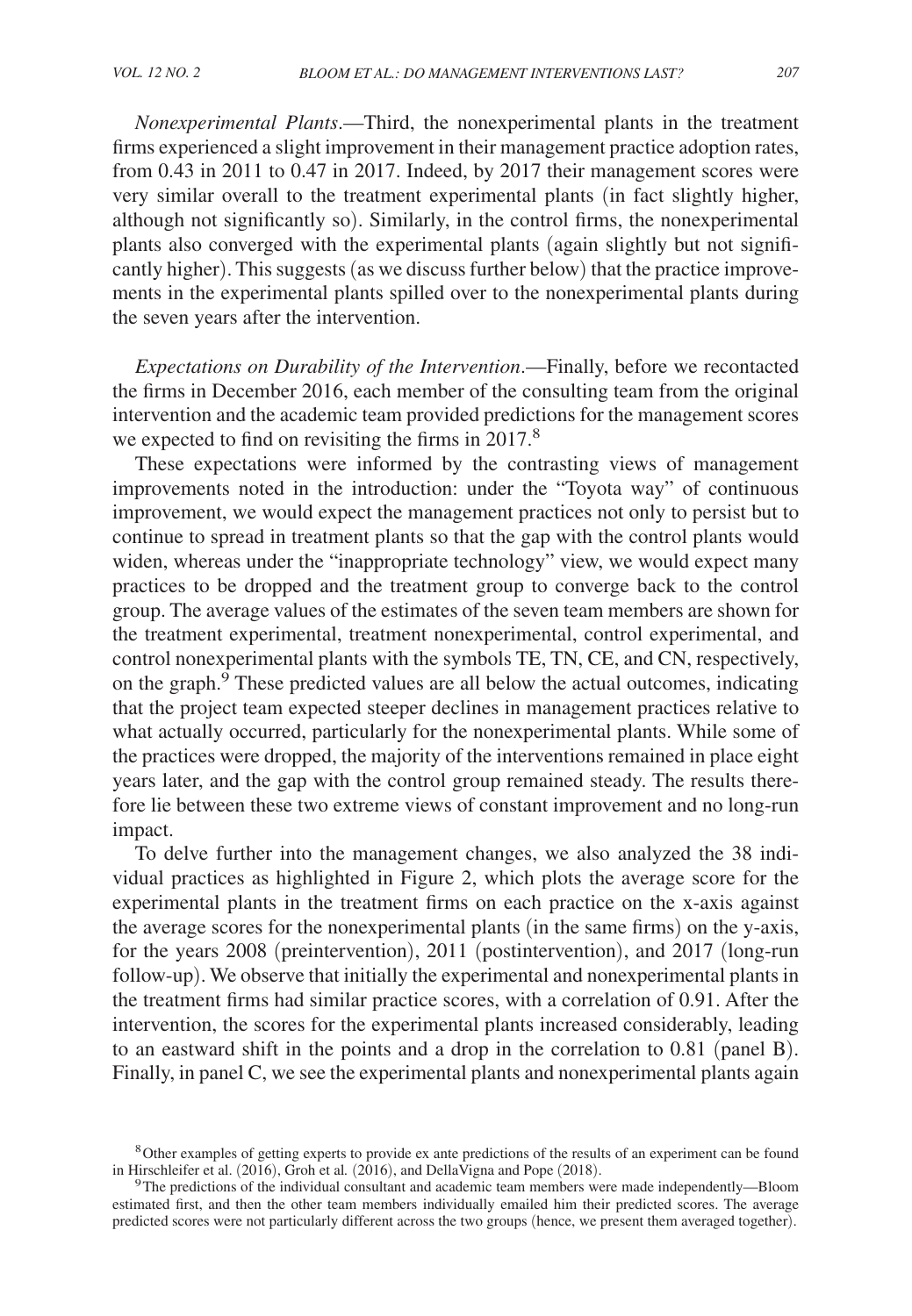

Figure 2. Practices Appear to Spread Out Fully in Treatment Firms

*Notes:* The three graphs plot the average scores for each of the 38 questions for the 14 (11 in 2017) treatment experimental plants (on the x-axis) and the 6 treatment nonexperimental plants (on the y-axis) in 2008 (panel A), 2011 (panel B), and 2017 (panel C). The correlations between these scores for the 38 practices are reported as well on the graphs.

have very similar scores (correlation of 0.91), with a reversion of the scores toward the 45-degree line.

Figure 3 complements this by showing the long difference of management practices in the experimental and nonexperimental plants in the treatment firms between 2008 and 2017 (panel A) and between 2011 and 2017 (panel B). This shows, first, that between 2008 and 2017 both sets of plants adopted similar bundles of management practices. But, second, looking at 2011–2017 we see the timing of these practice adoptions was not the same. The experimental plants adopted most of these practices between 2008 and 2011, so that from 2011 to 2017 they mostly had negative practice changes. The nonexperimental plants, in contrast, were still heavily adopting a number of practices post-2011, so they show a balanced mix of drops and additions post-2011.

So, in summary, Figures 1 to 3 paint a picture of the treatment (and to a lesser extent the control) experimental plants adopting a slew of management practices during the initial intervention phase in 2008–2010, so that by 2011 they had substantially higher management scores. These scores subsequently subsided as some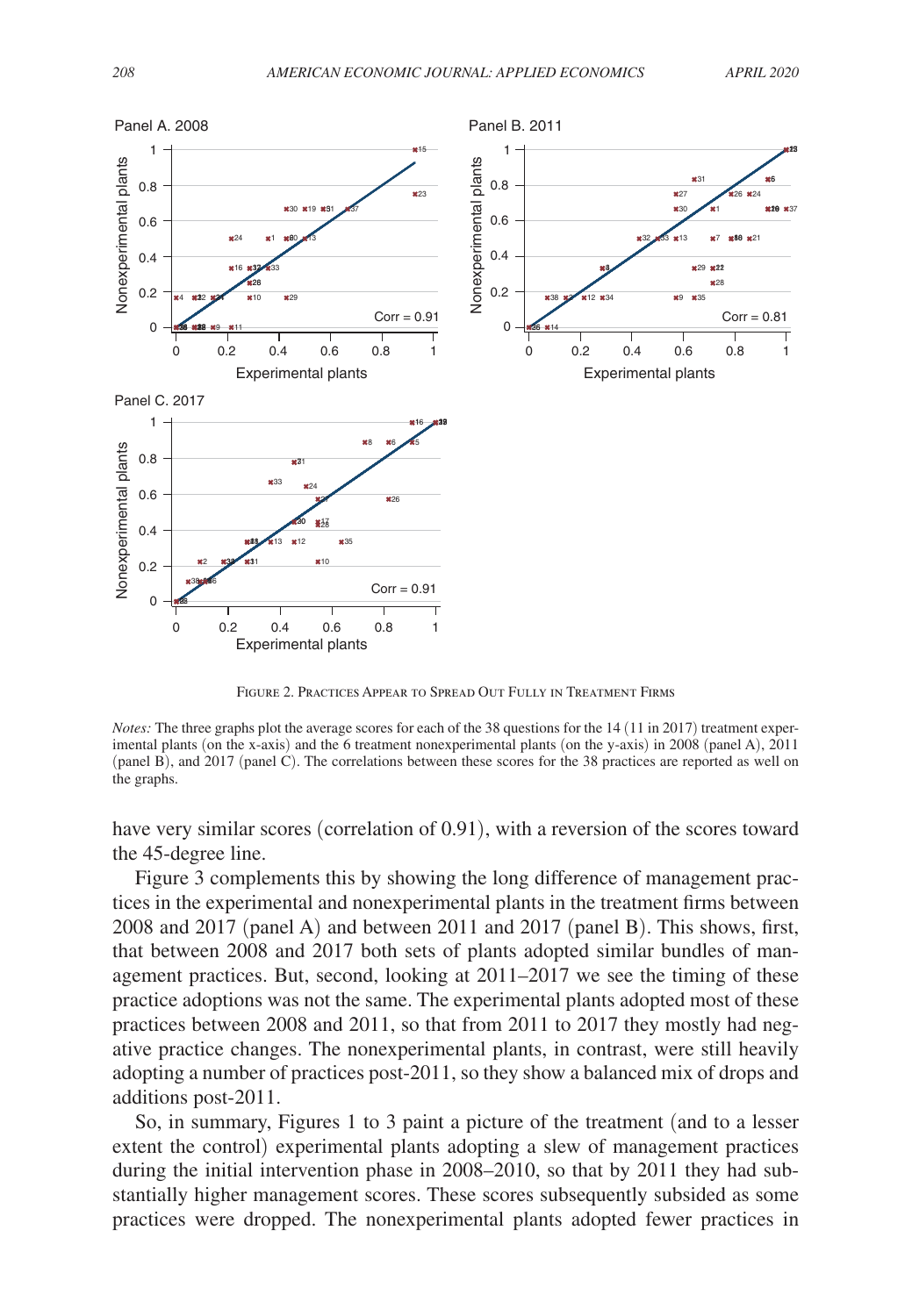

Figure 3. Changes in Experimental and Nonexperimental Plants in the Treatment Firms between 2008 and 2017 and between 2011 and 2017

*Note:* The figure plots the change in the share of practices of each of the 38 questions for the 14 (11 in 2011) treatment experimental plants (on the x-axis) and the 6 treatment nonexperimental plants (on the y-axis) between 2008 and 2017 (panel A) and between 2011 and 2017 (panel B).

 2008–2010 but continued to adopt practices, and by 2017 they had scores comparable to those of the experimental plants. Thus, by 2017 the management practice improvements appear to have equalized across plants within treatment firms.

# C. *What Drives Changes in Management Practices*

We next explore the proximate causes for the adoption or nonadoption of management practices on a practice-by-practice basis in Table 3 using directors' and plant managers' stated reasons for adding or dropping practices. In column 1 we report the percentage of practices added (top panel) and dropped (bottom panel) at treatment experimental plants. In columns 2, 3, and 4 we report similar figures for the treatment nonexperimental, control experimental, and control nonexperimental plants, respectively, and in column 5 we report all plants. A few results are worth noting.

First, we see that, while a substantial fraction of practices remain unchanged from 2011, there is notable churn in management practices across all plants. In particular, 4.1 percent of practices have been added and 12.4 percent of practices dropped since the end of the experiment (see column 5). We are reasonably confident that these are accurately measured, derived as they are from detailed interviews with firm directors and plant managers combined with lengthy firm visits by the consulting team. Second, the reasons why practices change differ between treatment and control plants. In the nonexperimental plants in the treatment firms, spillovers from other plants (in the same firm) are the single largest reason for practice adoption and account for 4.2 percent of improvements (out of a total improvement rate of 6.9 percent). There are no such spillovers in any of the other three types of plant. In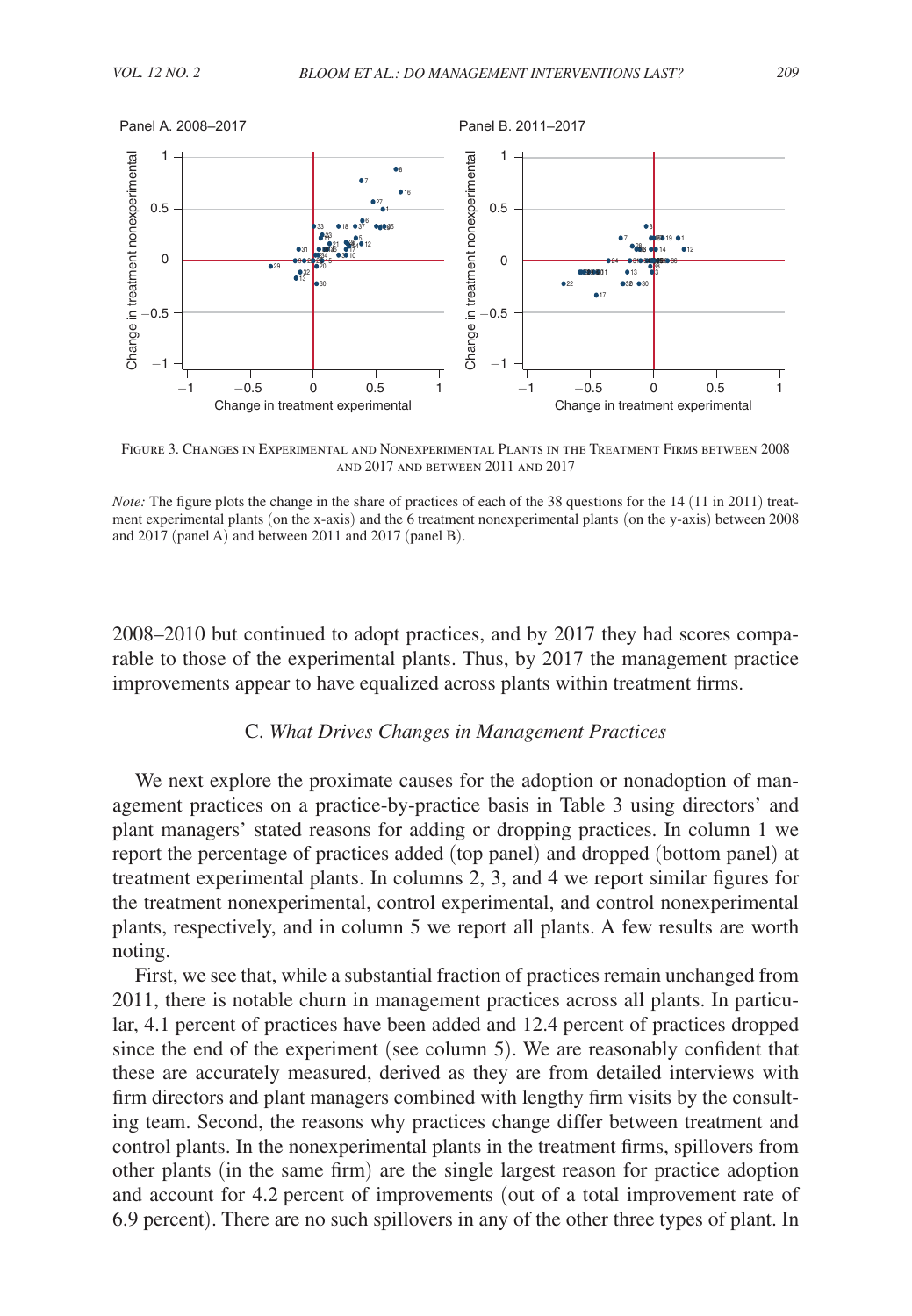|                                                  | Treatment<br>experimental | Treatment<br>nonexperimental | Control<br>experimental | Control<br>nonexperimental | All           |
|--------------------------------------------------|---------------------------|------------------------------|-------------------------|----------------------------|---------------|
|                                                  | (1)                       | (2)                          | (3)                     | (4)                        | (5)           |
| Added practices (percent)                        |                           |                              |                         |                            |               |
| New manager                                      | 1.2<br>(0.72)             | 0.6<br>(0.58)                | 0.4<br>(0.41)           | $\overline{0}$             | 0.8<br>(0.36) |
| Product, customer, or<br>equipment change        | 0.7<br>(0.50)             | 1.8<br>(1.17)                | $\Omega$                | $\overline{0}$             | 0.9<br>(0.44) |
| Spillovers from other firms                      | 0.7                       | 0.3                          | 2.2                     | 2.7                        | 1.1           |
|                                                  | (0.50)                    | (0.29)                       | (0.98)                  | (1.89)                     | (0.37)        |
| Spillovers from other<br>plants in the same firm | $\overline{0}$            | 4.2<br>(2.39)                | $\overline{0}$          | $\theta$                   | 1.3<br>(0.83) |
| Total                                            | 2.6                       | 6.9                          | 2.6                     | 2.7                        | 4.1           |
|                                                  | (0.98)                    | (2.91)                       | (0.88)                  | (1.89)                     | (1.08)        |
| Dropped practices (percent)                      | 9.9                       | 0.6                          | 1.8                     | 1.4                        | 4.6           |
| New manager                                      | (3.23)                    | (0.58)                       | (1.65)                  | (1.02)                     | (1.57)        |
| Negative perceived benefit                       | 2.9                       | 3.0                          | 9.3                     | 1.4                        | 4.2           |
|                                                  | (1.45)                    | (1.47)                       | (2.06)                  | (0.94)                     | (1.01)        |
| Reduced director time                            | 3.9                       | 3.0                          | 3.6                     | 4.1                        | 3.6           |
|                                                  | (1.21)                    | (1.26)                       | (0.51)                  | (0.86)                     | (0.64)        |
| Total                                            | 16.7                      | 6.6                          | 14.7                    | 6.9                        | 12.4          |
|                                                  | (2.90)                    | (2.30)                       | (1.39)                  | (0.78)                     | (1.65)        |
| No change (percent)                              | 80.7                      | 86.4                         | 82.7                    | 90.4                       | 83.5          |
|                                                  | (2.75)                    | (3.98)                       | (1.81)                  | (2.67)                     | (1.82)        |
| Total                                            | 100                       | 100                          | 100                     | 100                        | 100           |

Table 3—Reasons for the Change in Management Practices

Test [treatment experimental changes = control experimental changes], using all cells, *p*-value = 0.03 Test  $[$ treatment experimental changes  $=$  control experimental changes $]$ , changed practice cells only, *p*-value  $= 0.04$ 

*Notes:* The table lists the shares of practice-by-plant cells in terms of reasons for change between 2011 and 2017 by practices added, dropped, or left unchanged. These are calculated as a share of 1,042 practices, which are composed of the 38 practices across the 28 plants (11 treatment experimental, 9 treatment nonexperimental, 6 control experimental, and 2 control nonexperimental) in operation in both 2011 and 2017, except for the inventory practices, which are missing in plants that hold no inventory because they make to order. Robust standard errors are in parentheses (clustered at the plant level). The bottom two rows present *p*-values that test the joint hypothesis that the reasons provided for adding or dropping practices differed between treatment experimental and control experimental plants conditional on the practice having changed. The second-to-last row tests the same hypothesis but without conditioning on practices changing.

the control firms, spillovers from other firms outside the experimental group<sup>10</sup> were the most important driver of management changes, driving 2.2 percent on average of the practice upgrades (out of a total of 2.6 percent). These two figures highlight the importance of within- and across-firm spillovers in improving management practices over the long run.

In the experimental plants (in the treatment firms), the major reason for dropping practices was the introduction of a new plant manager (9.9 percent out of a total of 16.7 percent, so well over a half). The plant manager was evidently a critical part of the management improvement in the intervention plants, and if he left the firm

<sup>&</sup>lt;sup>10</sup>Qualitatively, these improvements appear to be from copying other firms in the industry, outside of those in our experimental sample. We did not come across cases of the control firms saying they had learned from the treated firms.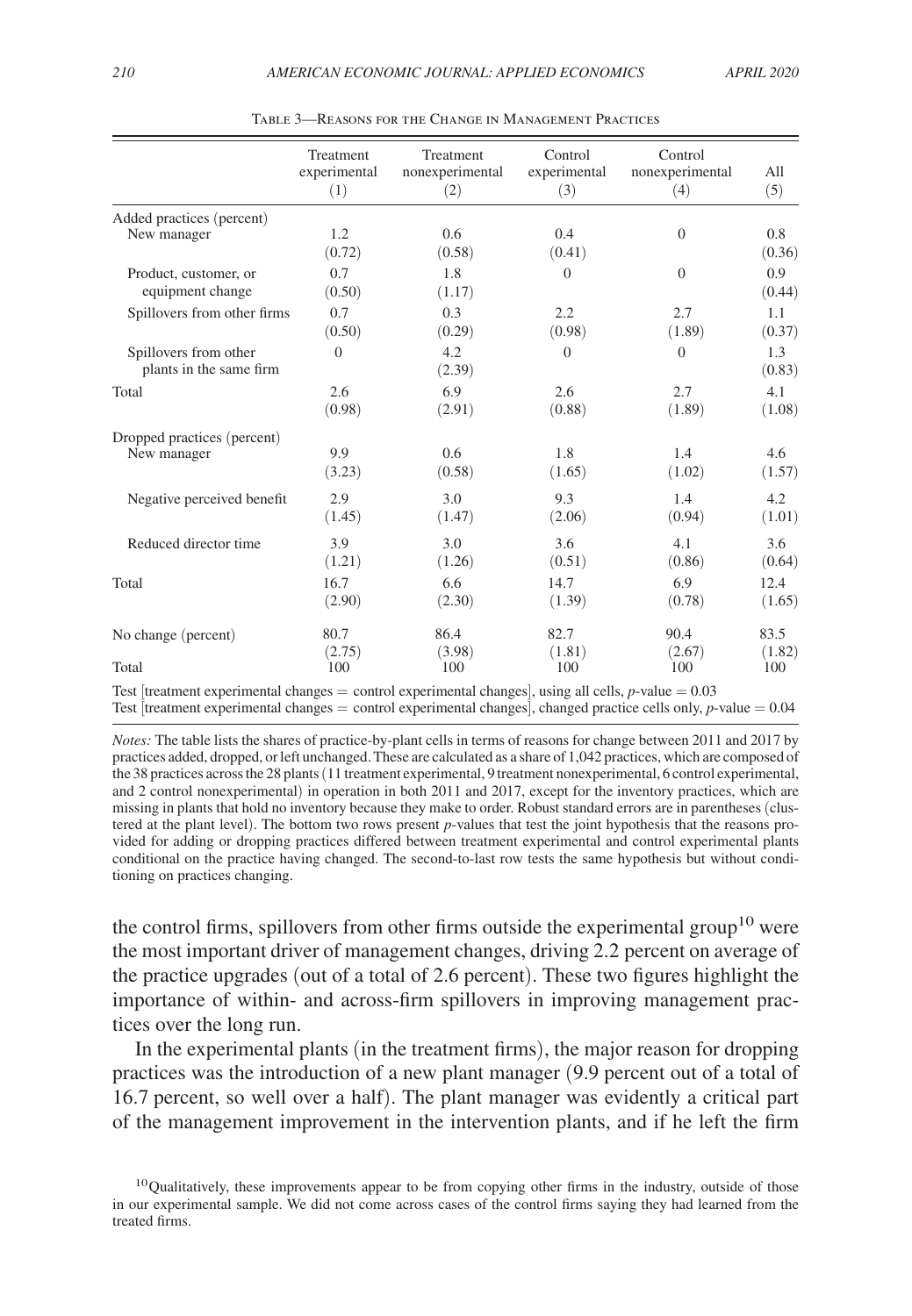then many of the practice improvements subsequently collapsed. Moreover, presumably, given that management practices will have only recently been improved in the experimental plants, they were particularly susceptible to managerial turnover as good practices may not have had time to become established norms. Another major factor across all the plants was director time—overall 3.6 percent of practices were dropped when directors had to reduce the time they spent managing the plant, often because of other business commitments (e.g., finance, marketing, or other businesses, like retail or real estate). This highlights the importance of CEO time for firm management, consistent with the work in Bandiera et al. (2018). Finally, we see that 4.2 percent of practices were dropped because of "perceived negative benefits," which means the firms decided the practices were actually not worth adopting and decided to drop them.

Table 4 analyzes the drivers of the changes in management practices by looking at each practice-by-plant cell between 2011 and 2017 in a regression format. Hence, we examine the change in each practice  $(-1, 0, \text{or } 1)$  for each plant between 2011 and 2017 (for plants present in both years). In column 1 we see the constant term of −0.083 indicates that, on average across plants (experimental and nonexperimental plants in treatment and control firms) and practices, the average practice dropped by 8.3 percent over this period. In column 2 we control for experimental plant status and see this accounts for all of the drop, highlighting that management practice scores were roughly constant after 2011 in each of the treatment and control nonexperimental plants. In column 3 we instead add a treatment dummy and find this is completely insignificant—as can be seen from Figure 1, on average, treatment firms experienced a change in practices similar to that of control firms.

In column 4 we focus instead on the correlation of changes in practices with the frequency of usage across all plants of the practices in 2008, which is valued from 0 to 1, measuring the share of plants in the pre-experimental period that had adopted this practice. This proxies for how widespread their adoption was prior to the intervention, and the positive coefficient indicates that common practices were more likely to be maintained (so uncommon practices were more likely to be dropped). This highlights that the intervention was more successful at getting badly managed plants to adopt relatively standard practices—such as basic measurement systems than getting plants to adopt more advanced practices like data review meetings and performance rewards. In column 5 we add these all together, and the results look similar, suggesting these are reasonably independent relationships.

In column 6 we include the management score in 2011 to look for mean reversion, finding a negative but insignificant coefficient. This is confirmed in Figure 4, which shows that both the initial treatment increase in management practices from 2008 to 2011 and the subsequent drop are uncorrelated with initial levels of management practices. So changes in management practices appear not to be strongly correlated with their initial levels, implying that, like TFP, a highly persistent autoregressive (or random-walk) form of stochastic evolution. Figure 4 is also useful in showing the distribution of changes in management practices among treated plants. We see that every single treated experimental plant improved its practices between 2008 and 2011, and every one of these plants subsequently saw a drop in its management practice score between 2011 and 2017. It is therefore not the case that there were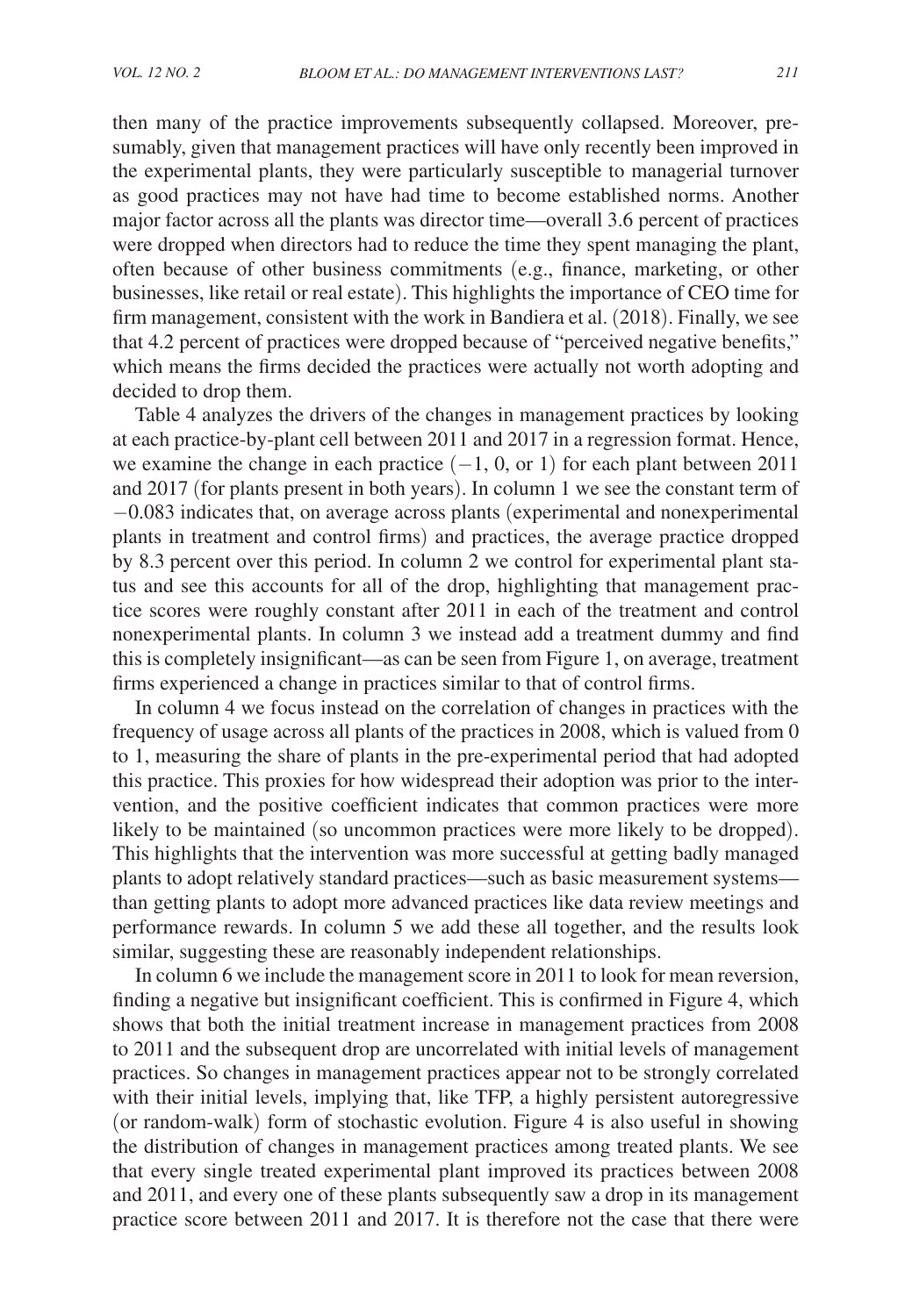| $DV = 0/1/-1$ management score change | (1)                           | (2)                           | (3)                           | (4)                           | (5)                           | (6)                           |
|---------------------------------------|-------------------------------|-------------------------------|-------------------------------|-------------------------------|-------------------------------|-------------------------------|
| Experimental plant                    |                               | $-0.128$<br>(0.034)<br>[0.00] |                               |                               | $-0.128$<br>(0.035)<br>[0.00] | $-0.104$<br>(0.022)<br>[0.00] |
| Treatment plant                       |                               |                               | 0.020<br>(0.037)<br>[0.56]    |                               | $-0.009$<br>(0.032)<br>[0.98] | 0.027<br>(0.023)<br> 0.27     |
| Frequency of practice usage in 2008   |                               |                               |                               | 0.095<br>(0.037)<br>[0.02]    | 0.095<br>(0.038)<br>[0.03]    | 0.095<br>(0.037)<br> 0.02     |
| Management score in 2011              |                               |                               |                               |                               |                               | $-0.207$<br>(0.128)<br>[0.13] |
| Constant                              | $-0.083$<br>(0.027)<br>[0.00] | $-0.004$<br>(0.033)<br>[0.90] | $-0.101$<br>(0.015)<br>[0.00] | $-0.111$<br>(0.028)<br>[0.00] | $-0.032$<br>(0.029)<br>[0.34] | 0.041<br>(0.055)<br>[0.55]    |
| <b>Observations</b>                   | 1.042                         | 1,042                         | 1,042                         | 1,042                         | 1.042                         | 1,042                         |

Table 4—Determinants of Changes in Management from 2011 to 2017

*Notes:* Dependent variable (DV) is the change in the −1, 0, 1 indicator for the change in management practice between 2011 and 2017. The sample is the 38 practices across the 28 plants (11 treatment experimental, 9 treatment nonexperimental, 6 control experimental, and 2 control nonexperimental) in operation across both periods, except for the inventory practices, which are missing in plants that hold no inventory because they make to order. Regressions are clustered at the firm level. Numbers in brackets are the *p*-values for testing the null hypothesis that the relevant coefficient is equal to zero, computed using the (firm) clustered wild bootstrap (999 replications using Rademacher weights).



Figure 4. Initial Treatment Increases and Subsequent Posttreatment Drops in Management Were Uncorrelated with Initial Levels

*Notes:* Results are plotted for the sample of experimental treatment plants. Baseline management practices are the proportion of management practices employed in the plant in 2008. The red line is a fitted ordinary least squares regression of the change in practices between 2008 and 2011 against baseline practices, and the green line is the change between 2011 and 2017 against baseline practices. Neither slope is statistically significant.

some treated experimental plants in which a "Toyota way" virtuous cycle of continuous improvement occurred.

Finally, we examine the practices that were adopted to see which were the least likely to be retained and which were the stickiest. Online Appendix Table A3 reports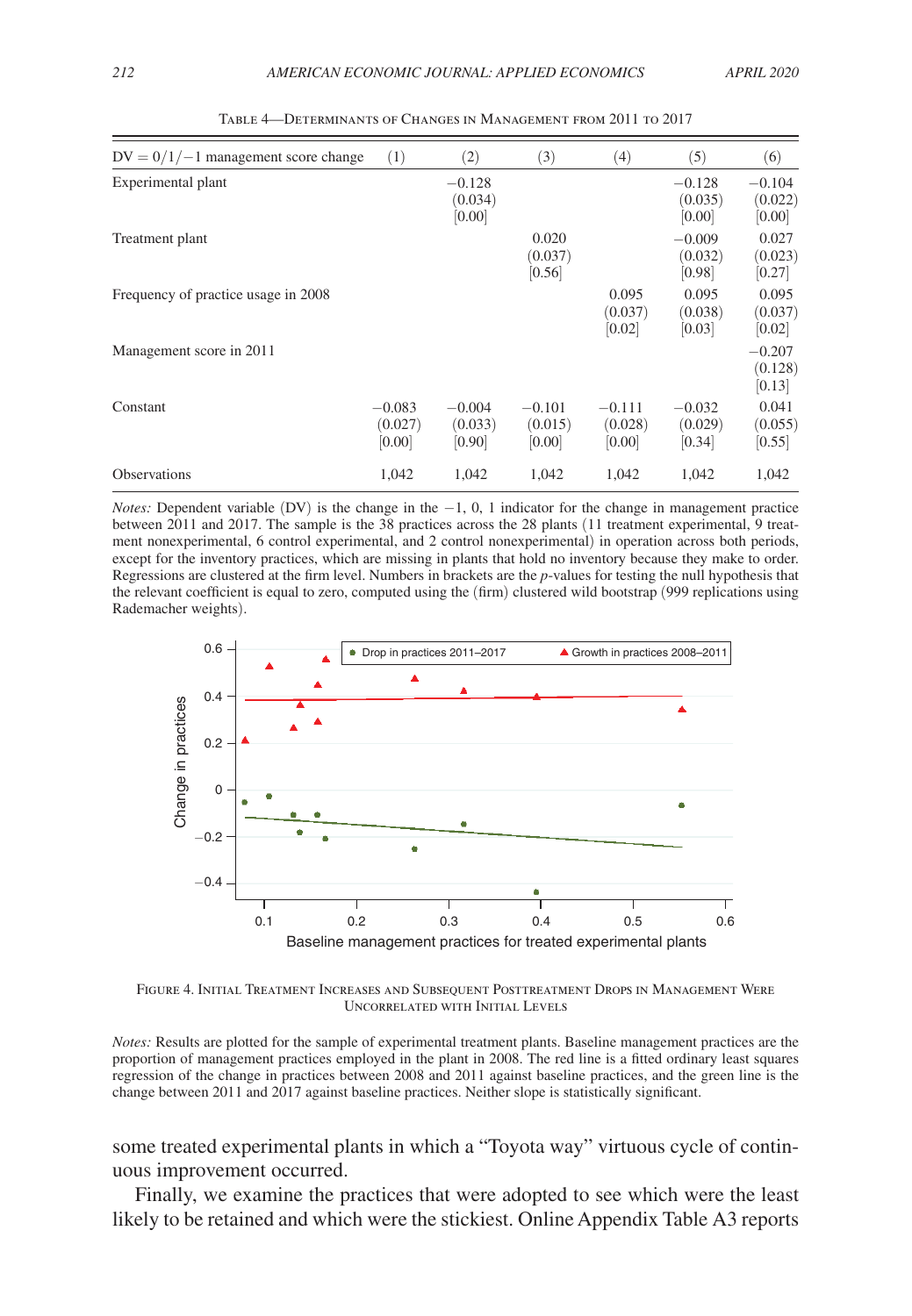the number of firms that ever adopted a practice (i.e., that were not using it in 2008 and then used it in at least one of 2011 or 2017), the number that after adopting a practice were no longer using it in 2017, and the proportion of adopters who dropped the practice. We see two types of practices that were most likely to be dropped. The first is a set of visual displays and written practices that very few firms were using before the intervention and that were discarded afterward. These include displaying written procedures for warping, drawing, weaving, and beam gaiting; displaying standard operating procedures for quality supervisors; and displaying visual reports of daily efficiency by loom and weaver. The second set of practices most likely to be dropped included ones that required daily attention from management: monitoring defects on a daily basis, meeting daily to discuss quality defects and gradation, and updating visual aids of efficiency on a daily basis. They were thus costly and presumably were seen as not very valuable.

In contrast, we see that many of the practices are very sticky. Of our 38 practices, once adopted, 14 were not dropped by a single plant and a further 8 were dropped by at most one-quarter of adopters. Particularly noticeable among these sticky practices are that those that were adopted by ten or more plants and then never dropped. These relate very closely to the most immediate improvements in quality and inventory levels that we saw from the original consulting intervention: recording quality defects in a systematic manner ( defect-wise), having a system for monitoring and disposing of old stock, and carrying out preventative maintenance. Finally, we note that not all daily activities were susceptible to being dropped; those most closely tied to keeping machines running were quite persistent. Firms still maintained daily monitoring of machine downtime and had daily meetings with the production team.<sup>11</sup>

Why do we see these correlations? Our preferred interpretation is one of learning. This is most plausible in the early period, when the nonexperimental plants adopted some of the practices that had been implemented in the experimental plants. There could also have been learning in the later period, when experimental plants dropped practices because the management saw that the nonexperimental plants were performing well absent these practices. This is consistent with the negative impact of a new manager in the treatment experimental plants: the new manager is not wedded to the practices and drops those that are not very useful.

An alternative explanation is there are complementarities across plants in the choice of practices. There are certainly complementarities across practices within a plant; for example, acting on machine downtime (practices 6 and 7) cannot happen if downtime is not monitored (practice 5). However, it is not obvious that similar operational complementarities exist across plant boundaries. Considering the actual practices and the nature of textile production, the one place where there might be returns to doing the same practices across plants would be at the top management level, where it would allow comparative performance evaluation of plant managers. However, our data cover only evaluation on overall performance, so we cannot address this issue.

 $11$  Breaking down the adoption status by the treatment and experimental status (e.g., "treatment nonexperimental plant") reveals that control nonexperimental plants were the least likely to adopt any practices but conditional on adoption did not drop them subsequently.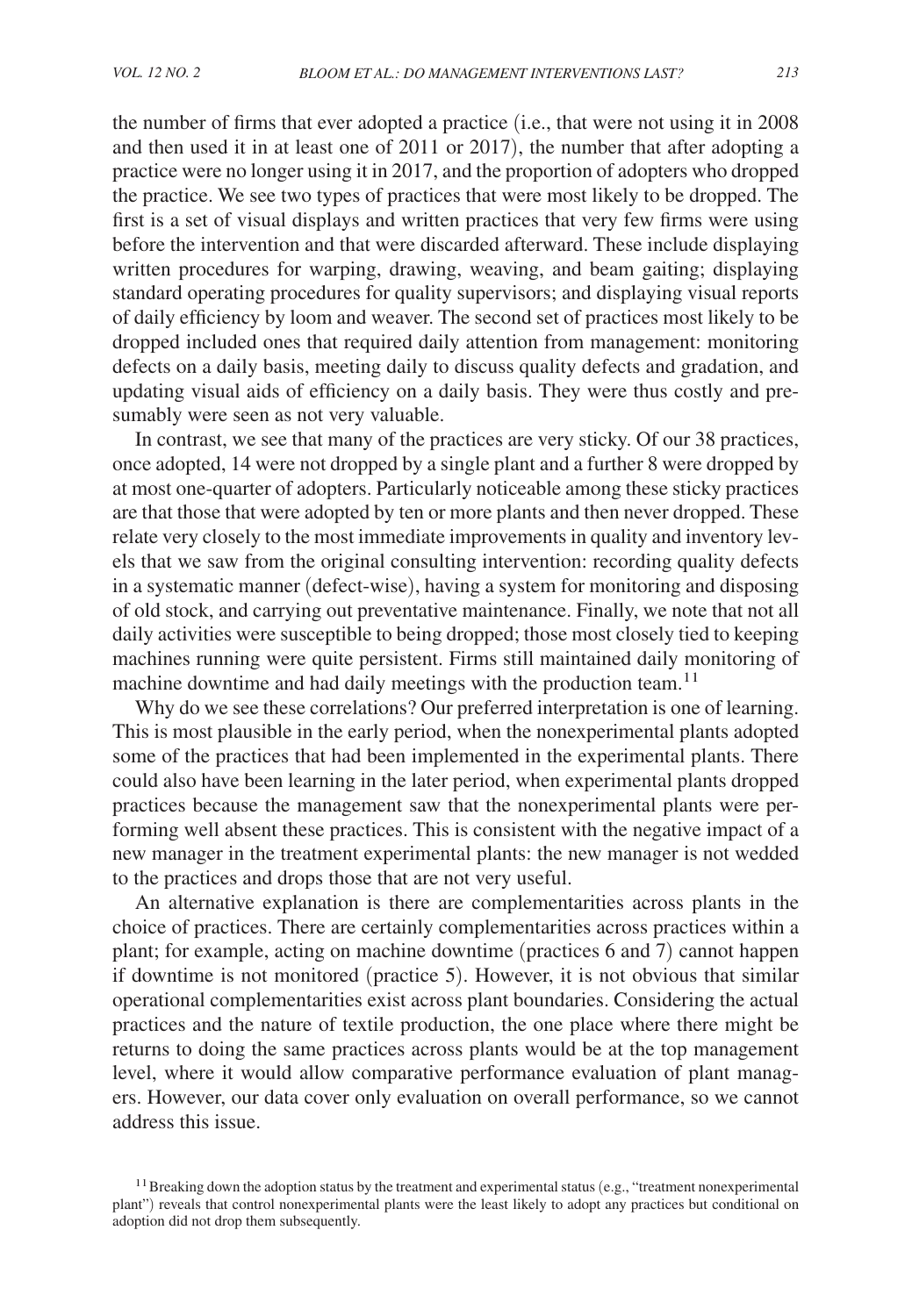It is worth noting that the senior consultant on our team, when asked about the drivers of practice transfer across plants, identified learning rather than other possible causes.

#### D. *Results on Long-Run Performance*

The other question we investigated when returning to the plants was the long-run performance impact of the original management interventions. Because of budget limitations and the reluctance of firms to share financial data, we are not able to undertake a detailed analysis of  $TFP<sup>12</sup>$  We were able, however, to collect basic information on plant size and looms in 2014 and 2017 to supplement our original data for 2008 and 2011. Because there were changes over time in the number of plants per firm, and because the management practices have converged across plants within firms, we examine looms, employees, and management practices at the firm level.

We run intention-to-treat panel regressions over four years (2008, 2011, 2014, and 2017) at the firm level with firm and year fixed effects and standard errors clustered at the firm level:

(2) 
$$
Outcome_{i,t} = aTreat_{i,t} + b_t + c_i + e_{i,t},
$$

where *Outcome* is one of the key outcome metrics of looms, looms/employee, etc. We report statistical significance both using conventional inferential procedures based on normal approximations and using permutation tests that have exact finite sample size to allay sample size concerns.<sup>13</sup> The treatment variable is a postintervention dummy taking the value 1 for 2011 onward.

In column 1 of Table 5 we regress export status  $(a 1/0$  dummy indicating the plant exports) on the treatment dummy and find a weakly significant positive coefficient of 0.189. Both the textile firms and the management consultants reported that the improved management practices had allowed firms to raise their quality to more easily export their products. For example, one firm reported exporting fabric for tablecloths to Walmart in the United States.<sup>14</sup> In column 2 we look at the intensive margin of exporting—the log of exports—and again find a significant positive coefficient.

In column 3 we examine the number of looms the firms upgraded and find a weakly significant positive impact. The improved management practices led the firms to focus on expanding output by upgrading looms. Most of the looms they operated were 30 or more years old, purchased secondhand from US and European factories (indeed, several of them had Italian, French, or US labeling from their original owners). These machines are basic and produce simple textiles, so they are well suited to poor management practices since they need limited maintenance and

 $12$ In our original study the consulting firm spent many months extracting production data from firms' log books and production records, which were used to construct a measure of TFP. We were not able to extract these data in our longer-term follow-up. Even in our original study, where firms were getting months of advice from the consultants, they would not reveal profit data.

 $13$  We also estimate the regression at the plant level, and the results are qualitatively similar.

<sup>&</sup>lt;sup>14</sup>Walmart is not usually seen as a "high-quality" retailer in the United States, but its quality standards for products are significantly above those of domestic Indian retailers (e.g., tablecloths sold from Walmart would not be expected to have loose threads, pattern blemishes, small holes, or frays).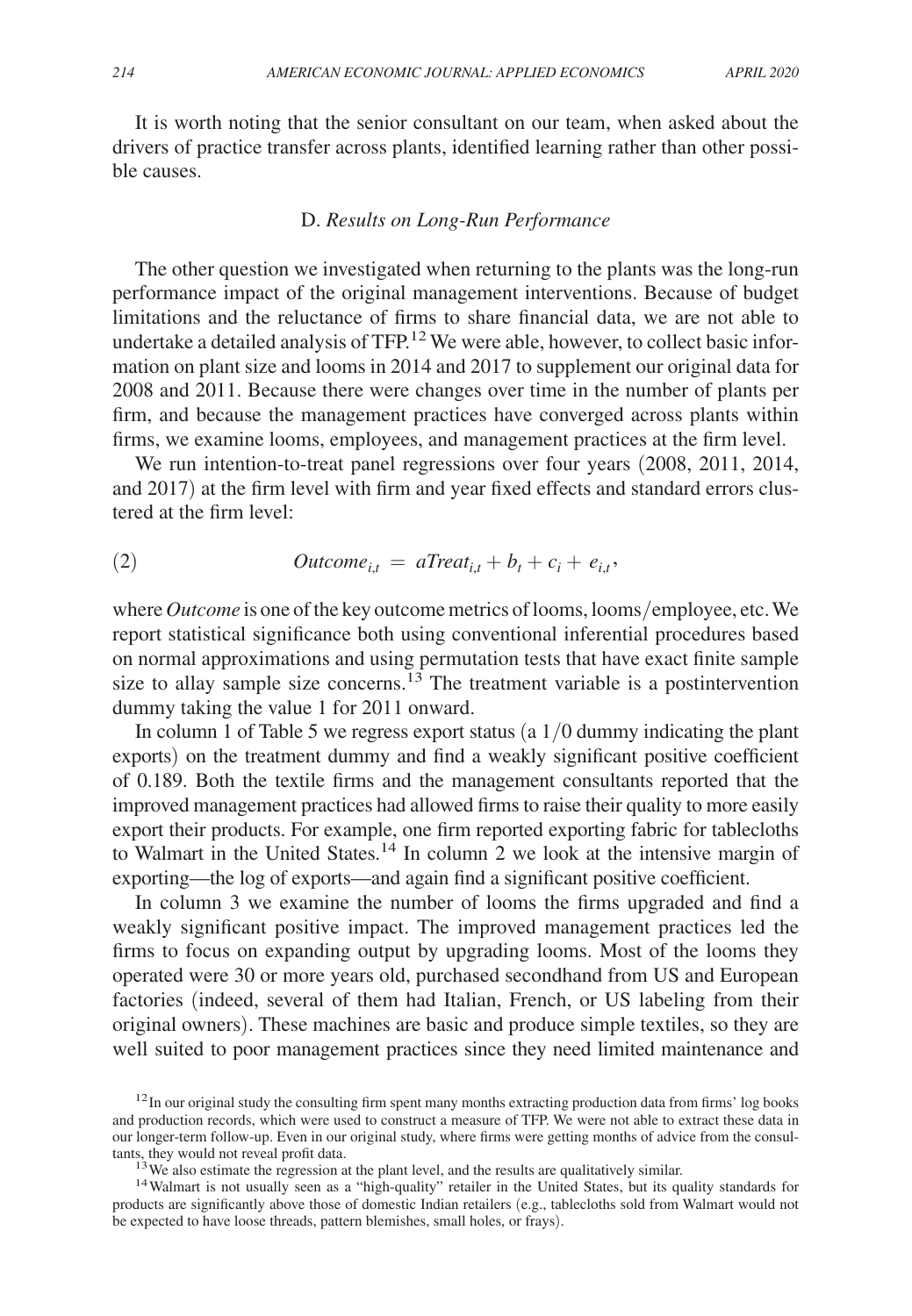| Dependent variable               | Exporter<br>dummy<br>$\mathbf{1}$ | <b>Exports</b><br>$(in \text{ logs})$<br>$\overline{2}$ | Looms<br>upgraded<br>(3) | Looms<br>(in logs)<br>$\left(4\right)$ | Employees<br>$(in \text{ logs})$<br>$\left(5\right)$ | Looms per<br>employee<br>(in logs)<br>(6) | Any<br>consultant<br>days<br>(7) | Marketing<br>practices<br>(score)<br>$^{(8)}$ |
|----------------------------------|-----------------------------------|---------------------------------------------------------|--------------------------|----------------------------------------|------------------------------------------------------|-------------------------------------------|----------------------------------|-----------------------------------------------|
| $Treat_i \times (Year > 2011)$ , | 0.189                             | 0.416                                                   | 10.275                   | $-0.032$                               | $-0.269$                                             | 0.237                                     | 0.206                            | 1.361                                         |
|                                  | (0.106)                           | (0.110)                                                 | (5.106)                  | (0.226)                                | (0.277)                                              | (0.090)                                   | (0.109)                          | (0.618)                                       |
|                                  | [0.24]                            | [0.02]                                                  | [0.19]                   | [0.87]                                 | [0.28]                                               | [0.03]                                    | [0.18]                           | [0.07]                                        |
| Control group mean               | 0.514                             | 3.09                                                    | 1.875                    | 4.271                                  | 5.021                                                | $-0.750$                                  | 0.067                            | 0.583                                         |
| <b>Observations</b>              | 109                               | 66                                                      | 28                       | 66                                     | 66                                                   | 66                                        | 66                               | 66                                            |

Table 5—Longer-Run Firm Performance and Management Changes

*Notes:* Data are from pretreatment (2008) and posttreatment (2011, 2014, and 2017) years, except for plants/firms for which basic performance data were missing or zero, and column 3, which is just for 2017. Export data are collected at the plant level, while all other variables are measured at the firm level because of the changing number of plants per firm. Marketing practices is a discrete variable from 0 to 10 defined as the count of ten  $0/1$  sales and marketing practice indicators like "attending trade shows," "hiring sales and marketing professionals," "analyzing product portfolios," and "setting up a firm brand." Any consultant days is a binary variable equal to 1 if the firm hired any consultants in the relevant period. Regressions are clustered at the firm level, and standard errors are in parentheses. Permutation tests, in brackets, report the *p*-value for testing the sharp null hypothesis of no treatment effect by constructing the permutation distribution of the estimator, using 4,000 possible permutations of firm-level random assignment.

care. But they produce far lower volumes per machine and lower-quality fabric (more frequent defects, simpler patterns and stitching, etc.). After the implementation of the management intervention the owners felt able to upgrade the looms—double-width looms, faster air- or water-jet looms, or enhanced-function looms that could perform embroidery, embossing, or Jacquard stitching. Column 4 shows, however, that the total number of looms did not change, with a statistically insignificant coefficient of −0.032, so firms focused on increasing output by upgrading looms rather than increasing the loom count.

In column 5 we examine employment. The point estimates suggest a relatively large drop in employment, of 23 to 24 percent on average over the full period, and in 2017. However, this drop is also not statistically significant. There are two reasons why employment may have fallen. The first is that, at baseline, firms employed many workers fixing quality defects and would need less of this sort of labor as quality improved. Second, production process improvements and fewer breakdowns can enable the same worker to be in charge of more looms.

Column 6 combines these measures to focus on our main measure of long-term firm productivity, which is log looms per employee. This is a classic productivity measure in the literature (see, e.g., Clark 1987, Braguinsky et al. 2015). One reason is that employees spend much of their time dealing with malfunctioning looms, so that a higher number of looms per employee indicates fewer breakdowns and higher rates of production uptime (the time the loom is producing output rather than being repaired). We find that the average treatment effect over the full postintervention period was to increase looms per employee by a statistically significant 26.7 percent.<sup>15</sup>

<sup>&</sup>lt;sup>15</sup>Breaking the postintervention dummy into three dummies (one each for 2011, 2014, and 2017), we find that improvements were rising over time and the coefficients are generally larger for 2017 than for 2011. We also address the concern that outliers may be driving the results by winsorizing the top and bottom 10 percent of the data (each year) and find that the results do not change substantively.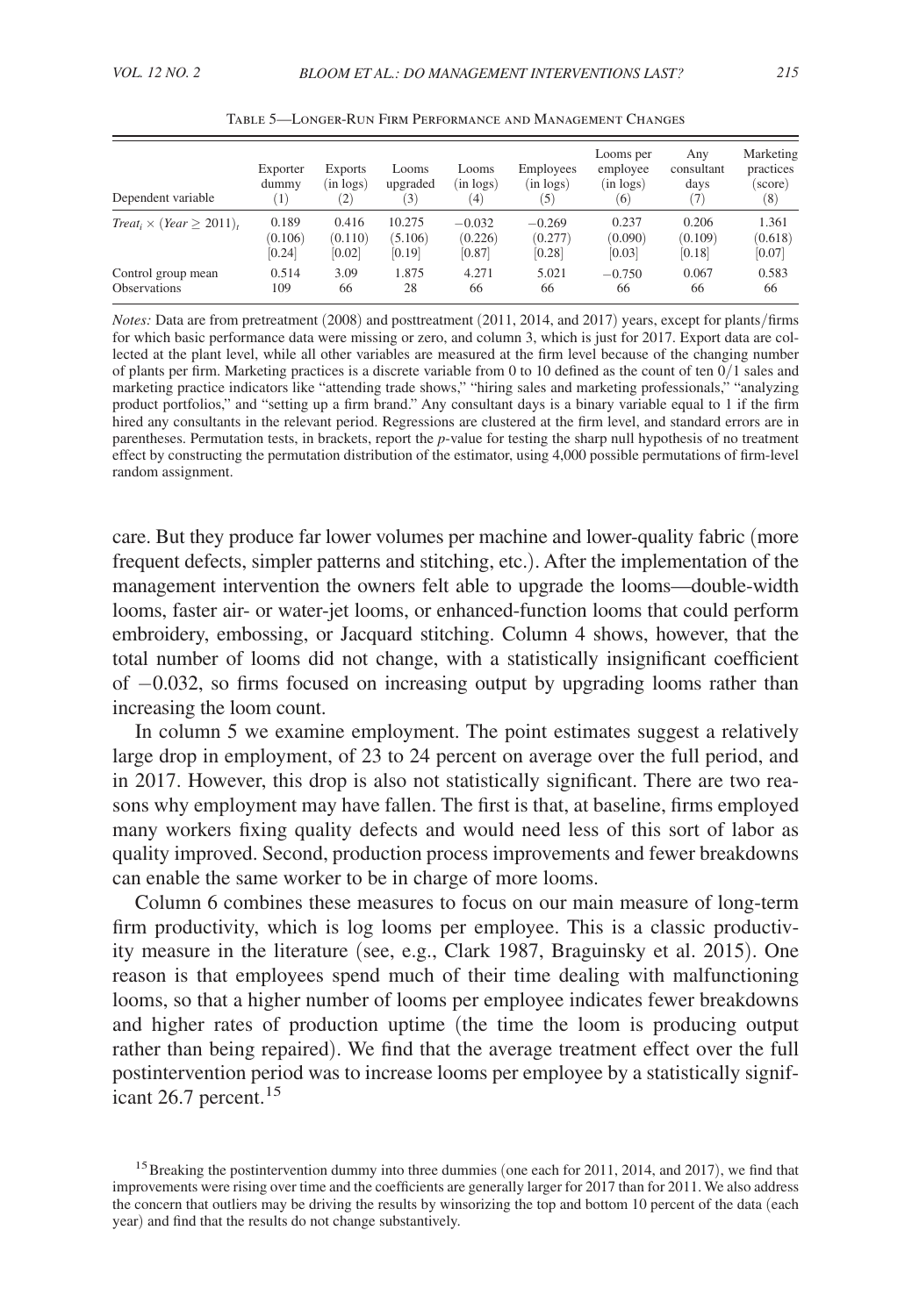We next investigate the impact on labor productivity. While we did not collect direct information on labor productivity in 2017, we can use the survey data from the initial wave to impute a labor productivity impact. In particular, we use data from a survey we ran in 2011 of 113 firms in the broader textile industry cluster around Mumbai (see details in online Appendix A2), in which we collected data on physical production, employment, and looms. Using this, we show in the online Appendix (Table A4 and Figure A1) that there is a strong correlation between labor productivity (output per worker) and looms per worker in both the cross section and the panel. Taking the fitted coefficient of 0.734 from column 4 of Table A4, we impute labor productivity from looms per employee for our experimental firms. The average imputed increase in labor productivity after 2011 is then 19.0 percent  $(\exp(0.237 \times 0.734) - 1)$ , and the long-run impact is 35.3 percent.<sup>16</sup> These impact figures are remarkably similar to the respective 15.3 percent and 31.2 percent one-year and ten-year productivity impacts reported for management interventions in postwar Italy in table 3 of Giorcelli  $(2019)$ .<sup>17</sup>

In column 7 we asked the plants whether they had used any consultants since 2011, and if so, for how many days. Many of these firms had, and indeed, as column 7 shows, this use of consultants was significantly higher in the treatment plants. These consultants were local firms offering very practical advice on loom-changing practices, fabrics, human resources, or textile marketing, rather than the types of expensive international-firm management consulting provided by our intervention. We interpret this as a revealed preference indicator that treatment firms found the intervention useful and were more willing to pay for outside expert advice in the future.

Finally, in column 8 we look at the adoption of marketing practices. Marketing practices were not targeted by our initial intervention, and this enables us to examine whether changes in the specific practices on which our intervention focused are accompanied by broader management changes in untargeted areas. Our measure is a score given for the adoption of seven practices: (i) Does a director regularly attend trade shows? What is the frequency of systematically analyzing (ii) markets, (iii) products, and (iv) prices to assess policies (and make changes wherever necessary)? (v) Does the firm have a dedicated brand? (vi) Does the firm have a sales and marketing professional? (vii) Does the firm use any e-commerce (for sales) and social media (for advertising)? Treatment firms are significantly more likely to adopt these marketing practices. Discussions with firms highlighted their attempts to be more systematic in management across a range of activities. In this sense, there were cross-practice management spillovers. This is evidence consistent with the idea that improving production and human resource management practices led firms to value a more data-driven, systematic management approach and to apply this to other areas like marketing.

<sup>&</sup>lt;sup>16</sup>The long-run impact is estimated from a regression that breaks down the postintervention dummy into three separate treatment dummies (one for each year). The coefficient on the treatment dummy interacted with a dummy for 2017 is 0.412 and  $exp(0.412 \times 0.734) - 1 = 35.3$ .

 $17$ The results are also similar to the one-year impact of 17 percent reported in Bloom et al. (2013).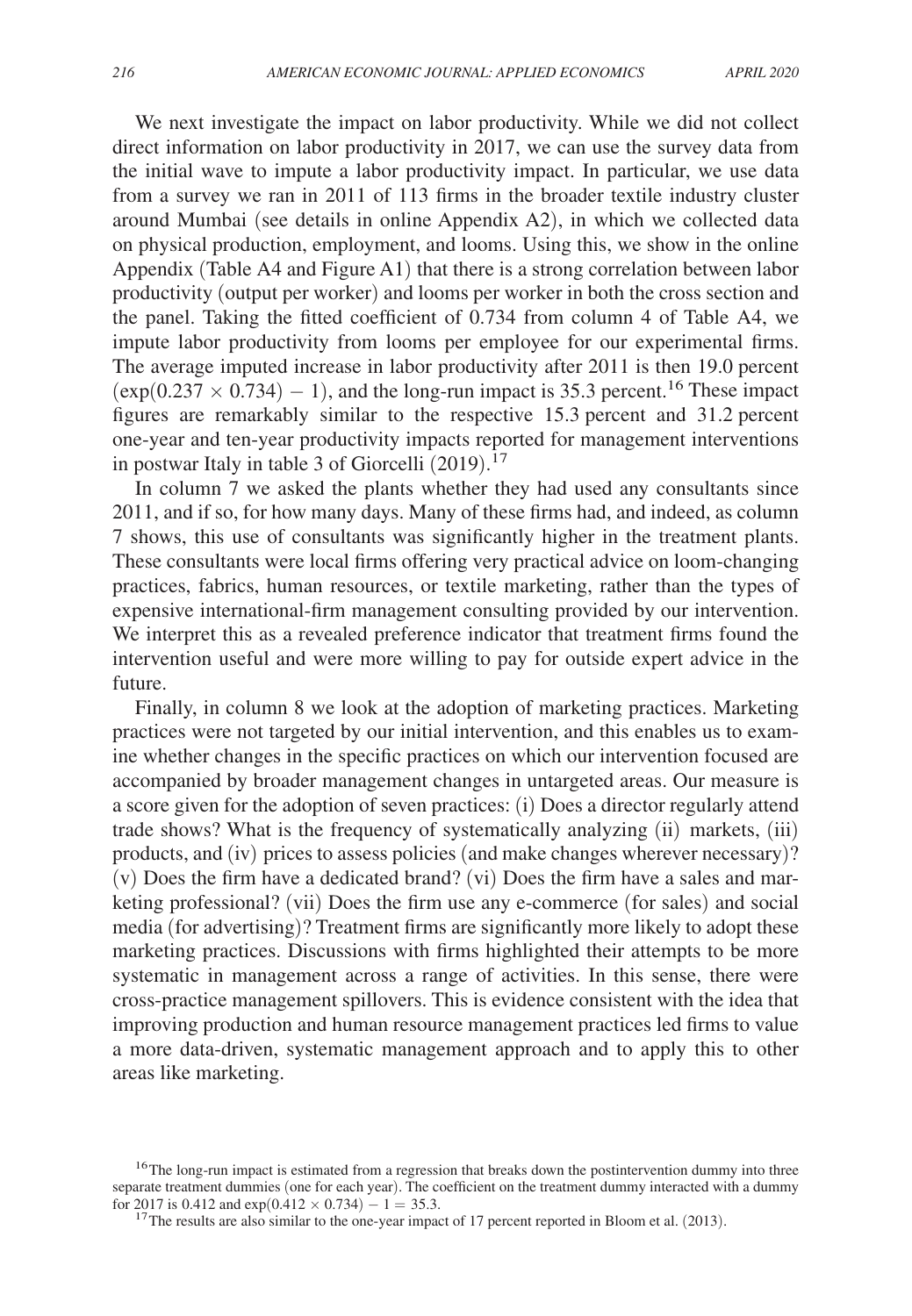# **III. Conclusions**

In summary, the intervention in 2008–2010 did have lasting effects, but not the multiplier effect of ongoing further improvements that the "Toyota way" theory would have predicted. Indeed, a significant fraction of the induced improvements were dropped, especially if the plant manager changed, if the directors were short of time, or if the practices were not common before the intervention. Still, many of the changes persisted—particularly those involving quality control and inventory management—and spread throughout the treatment firms, resulting in long-run improvement in worker productivity. Thus, the "inappropriate technologies" view does not find much support. Beyond that, the "three-year life" conventional wisdom ascribed to management change programs described in the introduction is also decisively rejected, at least for the sort of practice changes our intervention induced.

Interestingly, the treatment firms also used more consulting and did more marketing, suggesting that the more systematic approach to management introduced by the intervention was spreading to other areas the intervention had not addressed. These broader lasting impacts highlight the importance of management in explaining persistent productivity differences among firms. Understanding why more firms do not invest in improving management, and what types of policies can change this, is therefore an important area for future research.

# Appendix A

## **I. Plant Sample**

Online Appendix Table A2 reports the sample of plants by the four types (treatment and control, experimental and nonexperimental). As noted in the text, one treatment firm exited because of the death of the owner without any male heirs, which led to the closure of one plant. Two more treatment plants closed because they were amalgamated into other plants within the same firm—that is, all the looms and equipment were moved onto one site for production economies of scale. We count these as plant closures (since those plants stopped operating). Finally, both treatment and control firms opened some plants over this period due to demand growth.

## **II. Management Survey in 2011 and Imputing Labor Productivity**

Between November 2011 and January 2012 we ran an in-person survey of textile firms around Mumbai with 100 to 1,000 employees, using the Ministry of Commercial Affairs registry of firms plus a combination of industry lists, internet searches, and referrals as a sample frame (for more sampling details, see online appendix A2 of Bloom et al. 2013). We identified 172 such firms and were able to interview 113 of them (17 project firms and 96 nonproject firms). The main purpose of this survey was to benchmark the management practices of our experimental sample against the industry as a whole, and we found that our project firms did not differ significantly in management practices from the nonproject firms interviewed.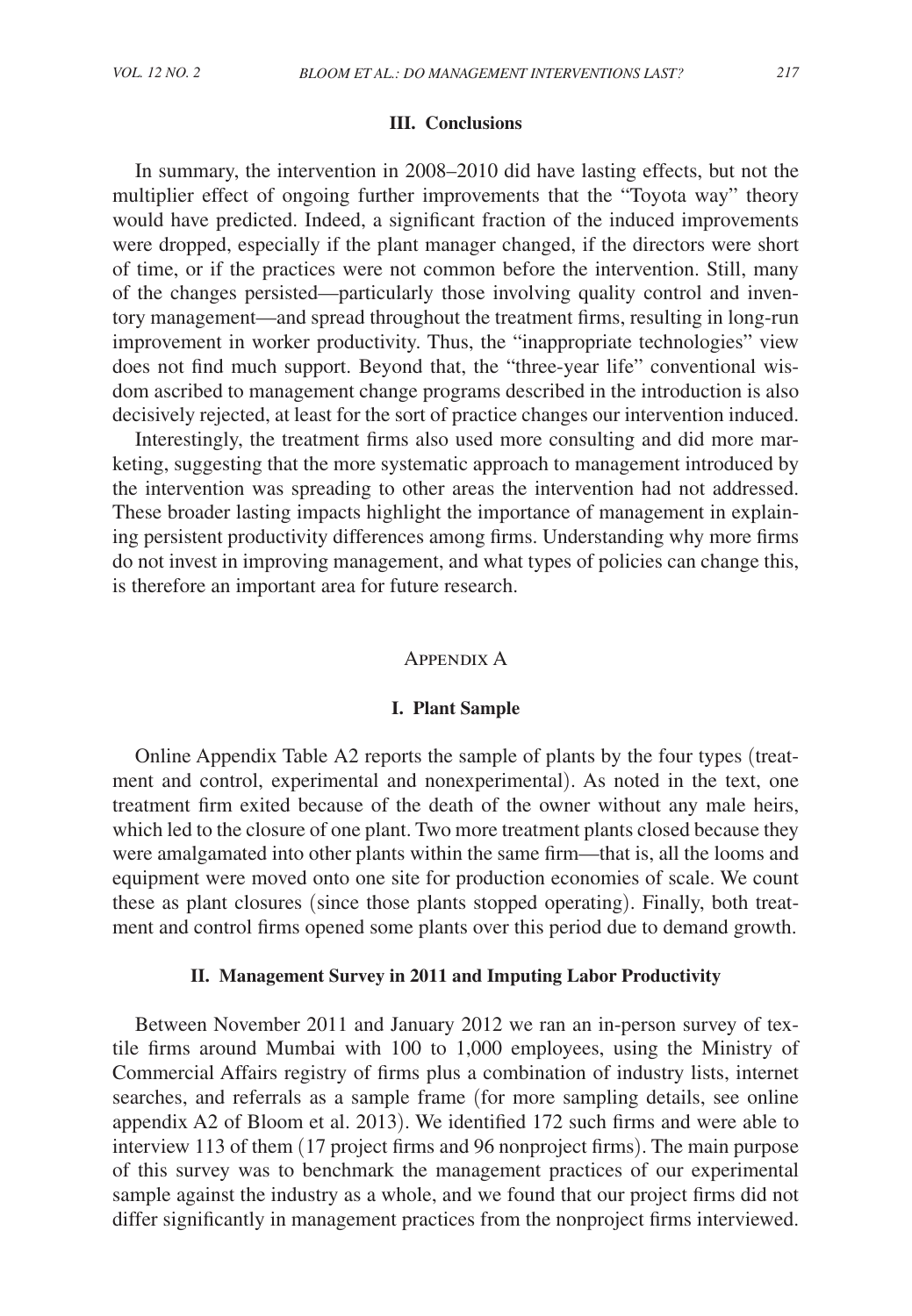The interview followed a relatively standardized script, asking background questions about the firm (age, ownership, family involvement, markets, etc.), followed by questions about plant size (employees, output, plant numbers, production quantity), management practices, organizational structure, computerization, prior consulting, prior knowledge of the Stanford–World Bank project (we skipped this question for firms involved in the experiment), and any potential interest in future consulting waves. The full survey is available at https://nbloom. people.stanford.edu/research.

In this paper, we use the data collected in this survey on the annual physical output of the firm (in meters or production picks), the number of employees (permanent plus contract), and the number of looms in the firm. We attempted to collect this information for four years (2008–2011); we were able to do so for all four years for 87 firms, and for two or three years for a further 7 firms. Using these data, we construct labor productivity as the log of physical production units per worker. This is similar to the sales per worker term often used to measure labor productivity, but it has the advantage of not incorporating price effects.

Online Appendix Figure A1 shows the strong correlation (0.561) between labor productivity and looms per employee. Online Appendix Table A4 presents the corresponding regression relationship. Column 1 shows the strong cross-sectional relationship, which persists after adding year fixed effects (column 2), firm fixed effects (column 3), and both year and firm fixed effects (column 4). Column 4 then shows that annual changes in looms per employee are associated with changes in labor productivity. This yields the fitted relationship

log *production per worker*  $=$   $(0.734 \times 0.05)$  *looms per worker* + *year effect* + *firm fixed effect*.

We use this fitted relationship to impute labor productivity impacts from our impact on looms per worker in Table 5.<sup>18</sup>

# REFERENCES

- **Anderson, Steven J., Rajesh Chandy, and Bilal Zia.** 2016. "Pathways to Profits: Identifying Separate Channels of Small Firm Growth through Business Training." World Bank Group Policy Research Working Paper 7774.
- **Bandiera, Oriana, Renata Lemos, Andrea Prat, and Raffaella Sadun.** 2018. "Managing the Family Firm: Evidence from CEOs at Work." *Review of Financial Studies* 31 (5): 1605–53.
- **Bennesden, Morten, Kasper Meisner Nielsen, Francisco Perez-Gonzales, and Daniel Wolfenzon.** 2007. "Inside the Family Firm: The Role of Families in Succession Decisions and Performance." *Quarterly Journal of Economics* 122 (2): 647–91.
- **Bertrand, Marianne, and Antoinette Schoar.** 2003. "Managing with Style: The Effect of Managers on Firm Policies." *Quarterly Journal of Economics* 118 (4): 1169–208.

<sup>18</sup>If we just use the baseline cross-sectional association in the project firms, the coefficient is 1.16 (SE 0.30). This is not statistically different from the estimate using all firms, and using the coefficient estimated on the basis of all firms is more conservative given the lower point estimate, as well as allowing us to rely more on time variation for identification.